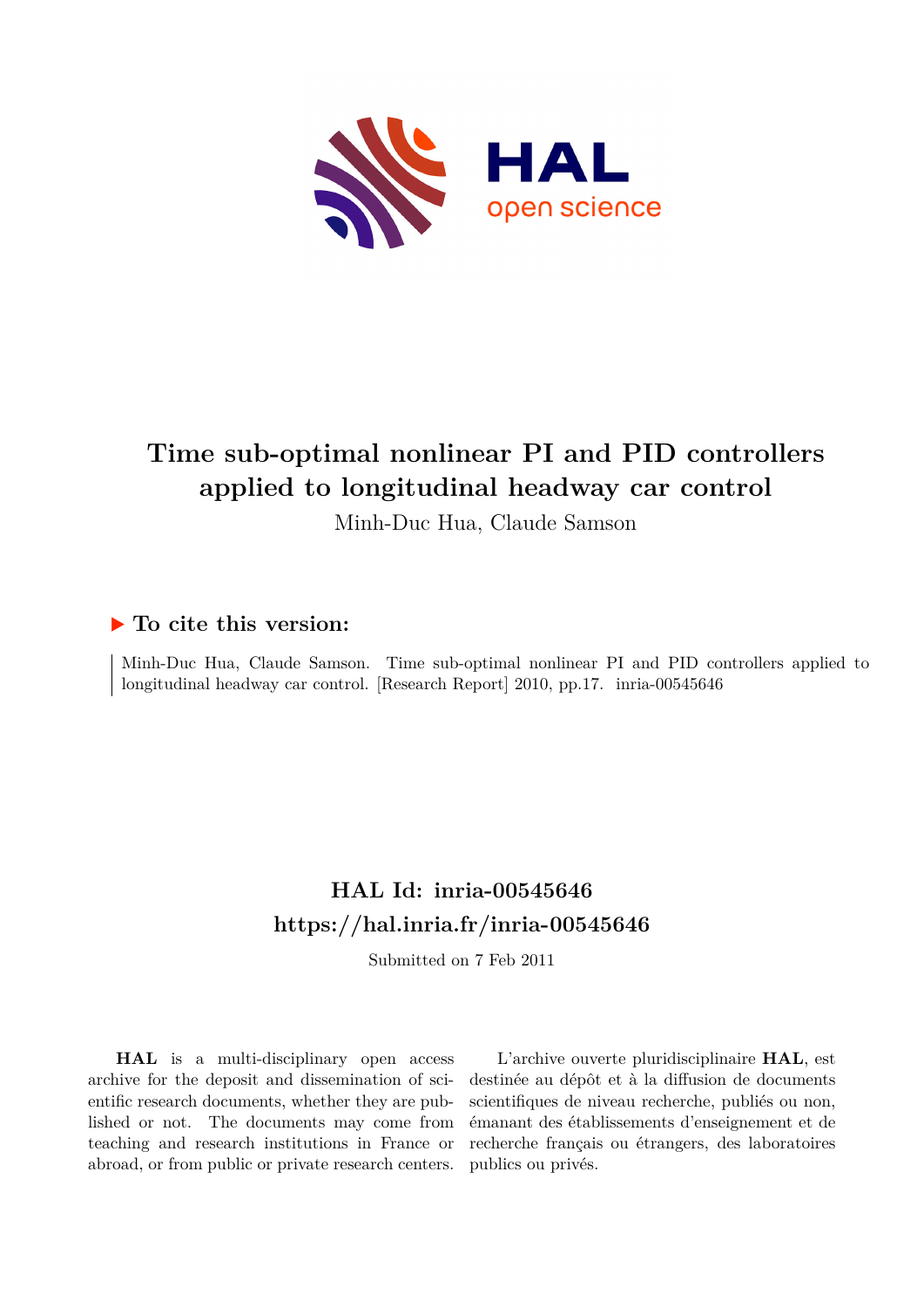# **Time sub-optimal nonlinear PI and PID controllers applied to longitudinal headway car control**

Minh-Duc Hua, Claude Samson

#### **Abstract**

Simple nonlinear PI and PID controllers combining time-(sub)optimality with linear control robustness and anti wind-up properties are presented. For illustration purposes, the proposed PID solution is applied to the longitudinal headway control of a vehicle following another vehicle.

#### **Keywords**

Time (sub)-optimal control; Nonlinear PI, PID; Anti wind-up; Conditional integrator; Nested saturation; Longitudinal headway car control.

#### I. INTRODUCTION

Proportional-integral (PI) and proportional-integral-derivative (PID) controllers are at the heart of control engineering practice and, owing to their relative simplicity and satisfactory performance for a wide range of processes, have become the standard controllers used by industry. Following an estimation of [5], perhaps only 5-10% of man-implemented control loops cannot be controlled by single-input single-output (SISO) PI or PID controllers. However, this widespread usage also goes with numerous problems due to either poor tuning practice or limited capabilities offered by standard PI-PID schemes. These problems have in turn periodically revived the interest from the academic research community in order to work out complementary explanations and solutions [1], [10]. In particular, a well-known source of degradation of performance is the occurrence of control saturation, when the boundedness of the "physical" control that can be applied to the system under consideration is no longer compatible with the application of the (theoretically unbounded) calculated control value. This has the consequence of invalidating the performance index established on the assumption of linearity of the controlled system, and can give rise to various undesired (and unnecessary) effects such as multiple bouncing between minimal and maximal values of the control, and important overshoots of the regulated error variables. The so-called integrator wind-up phenomenon, which worsens the overshoot problem and the reduction of which still motivates various research studies [1], [12], is also commonly presented as a consequence of control saturation combined with the integral action incorporated in the control law in order to compensate for unknown (slowly varying) additive perturbations.

Compared to the already huge corpus of studies devoted to PI and PID controllers, the present paper has the limited ambition of proposing new nonlinear versions of these controllers that attempt to combine the constraints of control saturation with *i)* the objective of optimizing the control action in order to reduce the size of initially large tracking errors as fast as possible, and *ii)* the design of integral action terms with limited wind-up effects. The former issue is close to the line of research on "proximate" timeoptimal for linear systems admitting closed-form time-optimal solutions [15], [9], [11]. The present study is restricted to the simplest first and second order linear systems.

Minh-Duc Hua is with I3S UNSA–CRNS, Nice-Sophia Antipolis, France. E-mail: *minh.hua*@*polytechnique.org* Claude Samson is with INRIA, Sophia-Antipolis, France. E-mail: *Claude.Samson*@*inria.fr*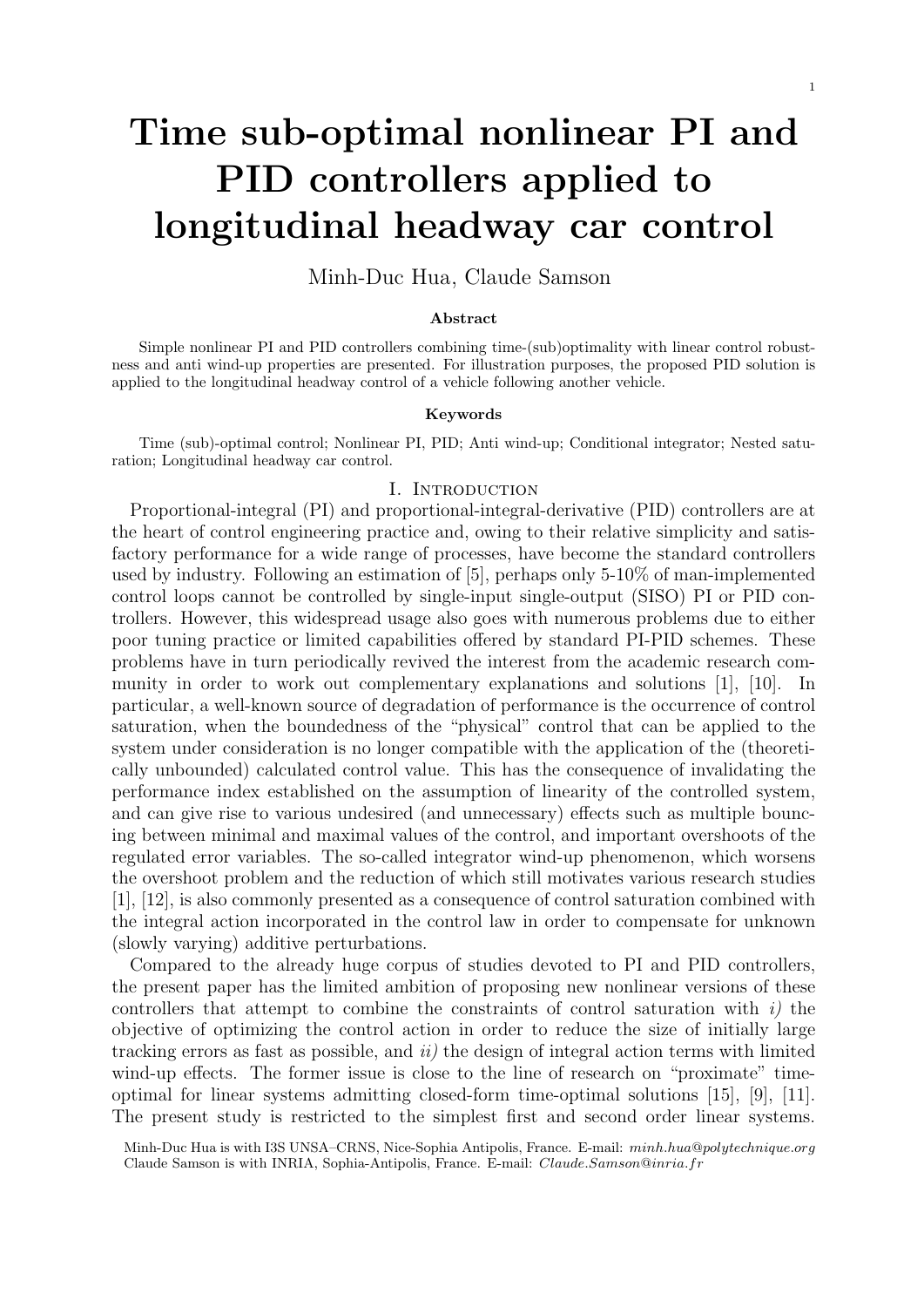In particular, continuous nonlinear proportional (P) and proportional-derivative (PD) state feedbacks, which depend continuously on an extra-parameter whose convergence to infinity yields the discontinuous time-optimal controls for these systems, will be derived and will form the cores of the nonlinear PI and PID controllers proposed subsequently. As for the latter issue, it is related to the work on anti-windup and "conditional integrators" as exemplified in [6], [12]. The present work is also related to the theme of bounded control design based on the use of nested saturation functions [13], [7], [14], with the same concern of proving *global* asymptotic stability of the desired set-point, but with a different way of designing the control solutions. In the second part of the paper, the proposed nonlinear PID controller is applied to the longitudinal headway control of a car following a leader. The reason for choosing this application is its good fit with the design constraints and objectives imposed on the control and its performance; namely *i)* the existence of different bounds on the car's acceleration and deceleration capabilities, *ii)* control effectiveness in terms of time of convergence to the desired inter-distance between the two vehicles, *iii)* absence of bouncing transients –for the comfort of the passengers, fuel economy, and reduced wear-off of mechanical parts–, and *iv*) very small overshoot in order to avoid collisions with the leader. This type of application has also motivated numerous studies in the last two decades, see for instance [3], [16], [8] among many other contributions. The results here presented are based on a simple model of the system's dynamics which would obviously call for several refinements of practical relevance, and they by no means aim at covering the subject in depth. The purpose is just to point out a novel and simple PID solution which basically addresses the same issues as in [3], with the economy of a switching strategy, and that experts on the subject might consider in the future.

#### II. Recalls: time-optimal controls (TOC) for first-order and second-order integrators and continuous feedback approximations

#### *A. First-order system*

Let  $M > 0$  and  $m < 0$  denote two real numbers. In what follows  $sat_m^M$  denotes the saturation function defined on R by

$$
sat_m^M(x) = \begin{cases} M & x \ge M \\ x & \text{if } x \in ]m, M[ \\ m & x \le m \end{cases}
$$
 (1)

To simplify the notation, we will write  $sat^M(x)$  instead of  $sat^M_{-M}(x)$  when  $m+M=0$ . The results described in this paper could in fact be adapted to a more general class of saturation functions, including those based on the use of  $tanh$ . Define also the discontinuous  $sign_m^M$ function as follows

$$
sign_m^M(x) = \begin{cases} M & x \ge 0\\ 0 & \text{if } x = 0\\ m & x \le 0 \end{cases}
$$
 (2)

One remarks that  $sign_m^M(\cdot) = \lim_{k \to +\infty} sat_m^M(k\cdot)$ . Consider the first order integrator

$$
\dot{x} = u \tag{3}
$$

with the control variable *u* such that  $m \le u \le M$ . The TOC associated with this system that takes *x* to zero in minimal time can be written as

$$
u(x) = sign_m^M(-x) .
$$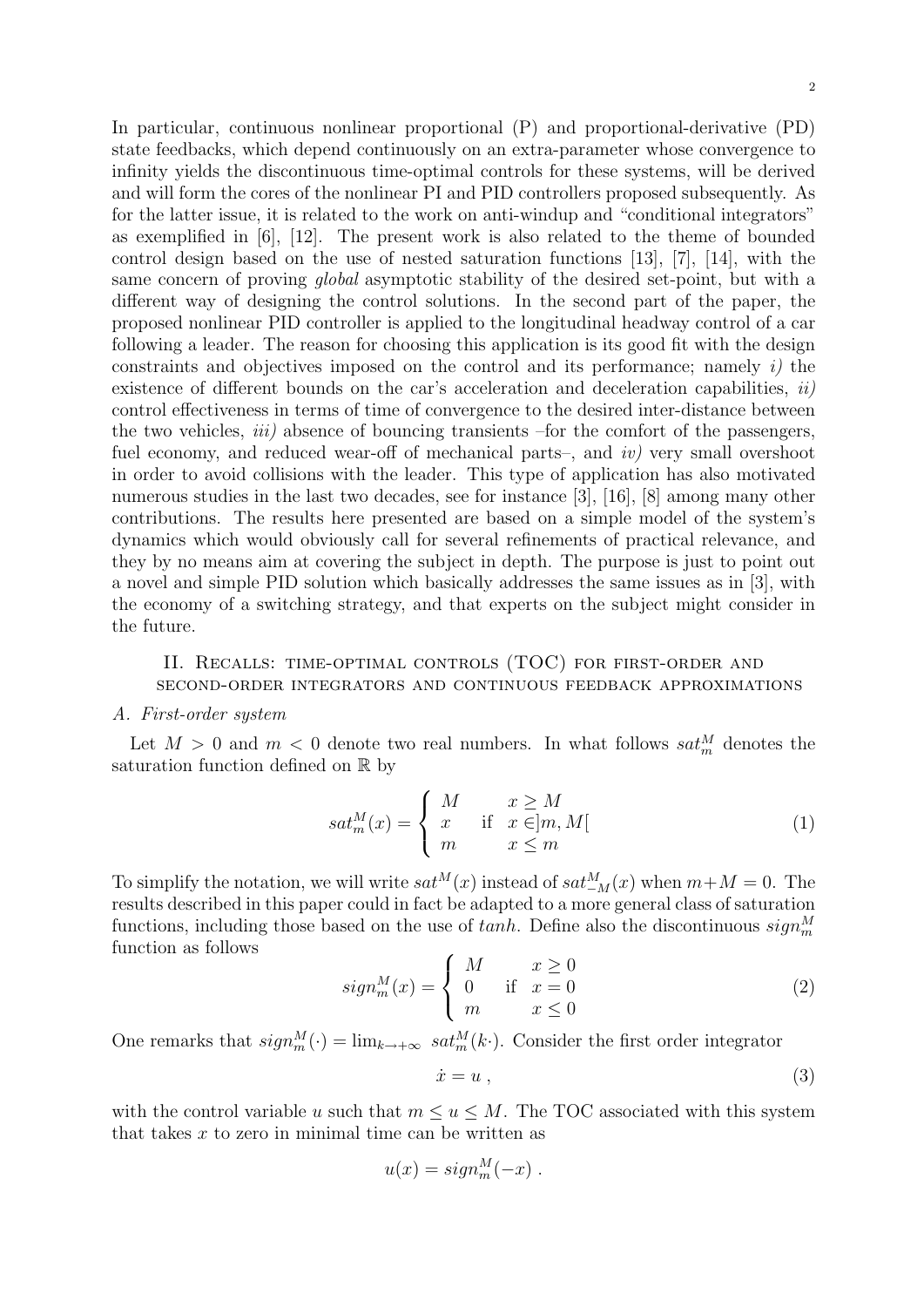Due to the discontinuity at the desired set-point, this is not a good feedback law. Indeed, even though it theoretically stabilizes  $x = 0$  asymptotically (when considering solutions of the controlled system defined in the sense of Filippov, for instance), it is excessively sensitive to measurement noise and chattering, and its discretization systematically renders the origin unstable. A continuous approximation of this optimal control, endowed with better robustness properties around the origin, is given by

$$
u(x) = sat_m^M(-k_p \ x), \ \ k_p > 0 \ , \tag{4}
$$

with the approximation improving uniformly (in terms of reaching a given small neighborhood of  $x = 0$  from any initial condition) by increasing the value of  $k_p$ . Locally, near the origin, this latter control is equal to the proportional feedback law

$$
u(x) = -k_p x .
$$

It thus locally inherits the properties of this linear feedback control, whereas it approximates the TOC when the "error"  $x$  is initially large. In practice, the gain  $k_p$  can be tuned according to Linear Control Theory rules, typically in relation to control sampling, measurement noise, and additive perturbation issues addressed by control performance and robustness analyses.

#### *B. Second-order system*

Consider now the second-order integrator

$$
\ddot{x} = u \tag{5}
$$

with the same bound constraints as previously, *i.e.*  $m \le u \le M$ . Set

$$
s_a(x, \dot{x}) = \begin{cases} x + \frac{\dot{x}|\dot{x}|}{2a} & x + \frac{\dot{x}|\dot{x}|}{2a} \neq 0\\ \dot{x} & \text{if } x + \frac{\dot{x}|\dot{x}|}{2a} = 0, \ x^2 + \dot{x}^2 \neq 0\\ 0 & x + \frac{\dot{x}|\dot{x}|}{2a} = 0, \ x^2 + \dot{x}^2 = 0 \end{cases}
$$

The TOC associated with this system that takes *x* to zero in minimal time can be written as (see, e.g., [2], [4])

$$
u(x, \dot{x}) = sign_m^M(-s_a(x, \dot{x}))
$$
, with  $a = \begin{cases} M & \text{if } x \ge 0 \\ -m & \text{if } x < 0 \end{cases}$ 

a simplification of which is

$$
u(x, \dot{x}) = sign_m^M \left( -\left(x + \frac{\dot{x}|\dot{x}|}{2a}\right) \right), \text{ with } a = \begin{cases} M & \text{if } x \ge 0\\ -m & \text{if } x < 0 \end{cases}
$$

This feedback law is discontinuous at points  $(x, \dot{x})$  where  $x + \frac{\dot{x}|\dot{x}|}{2a} = 0$   $(a = M, -m)$ , and also on the line  $x = 0$ . It is in particular discontinuous at the desired equilibrium  $(x, \dot{x}) = (0, 0)$ . In order to ensure continuity at this point one may consider the following approximation:

$$
u(x, \dot{x}) = sat_m^M\left(-k_p\left(x + \frac{\dot{x}|\dot{x}|}{2a}\right)\right), \text{ with } a = \begin{cases} M & \text{if } x \ge 0\\ -m & \text{if } x < 0 \end{cases}
$$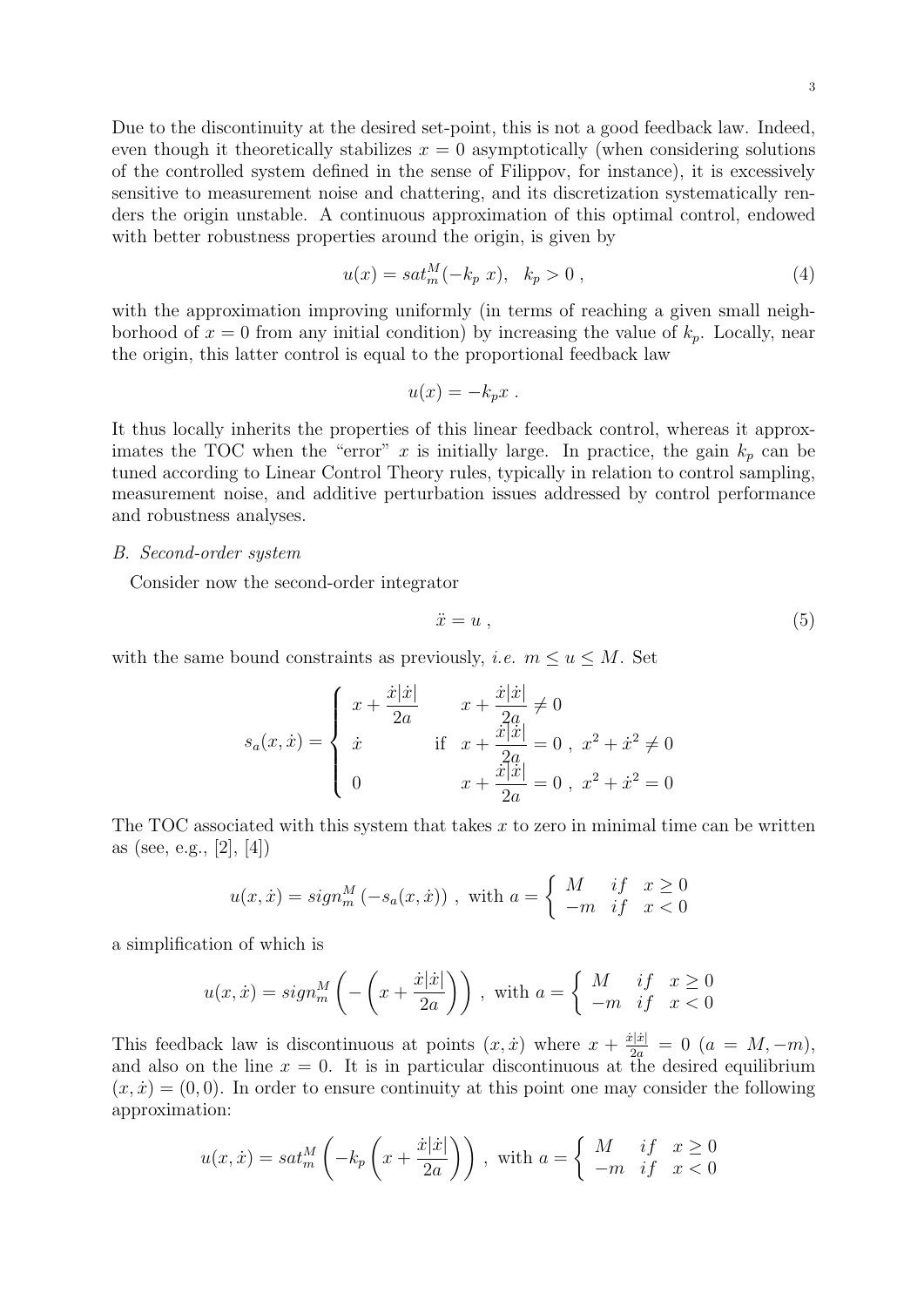where  $k_p > 0$  plays the role of a "proportional gain". Going further in this direction, an approximation which is continuous everywhere is given by

$$
u(x,\dot{x}) = sat_m^M\left(-k_p\left(x + \frac{\dot{x}|\dot{x}|}{2a(x,\varepsilon)}\right)\right) ,\qquad (6)
$$

with

$$
a(x,\varepsilon) = \frac{M-m}{2} + \frac{M+m}{2}sat^1\left(\frac{x}{\varepsilon}\right) ,\qquad (7)
$$

and  $\varepsilon$  a (small) positive number. Note that  $a(x, \varepsilon)$  is constant and equal to M in the classical case when  $M + m = 0$ . Now, a shortcoming of the above approximations is that they do not yield a (local) rate of convergence uniformly as fast as exponential, due to the quadratic velocity correction term involved in the time-optimal feedback law. This issue can be taken care of by adding a complementary linear velocity term as follows

$$
u(x, \dot{x}) = sat_m^M \left( -k_p \left( x + \frac{\dot{x}|\dot{x}|}{2a(x,\varepsilon)} \right) - sat^l(k_v \dot{x}) \right),\tag{8}
$$

with  $l > 0$  bounding the interval on which this linear term is the most active, and  $k_v > 0$ playing the role of a "derivative gain". Indeed, the linear approximation of the above feedback at the desired equilibrium  $(x = 0, \dot{x} = 0)$  is the classical PD controller

$$
u(x, \dot{x}) = -k_p x - k_v \dot{x} ,
$$

whose proportional and derivative gains,  $k_p$  and  $k_v$ , can be determined by applying classical rules of Linear Control Theory. For instance, for the double integrator system  $\ddot{x} = u$ , the choice  $k_v = 2\sqrt{k_p}$  yields two closed-loop poles equal to  $-\sqrt{k_p}$  and ensures a criticallydamped response with no overshoot. As for the choice of the parameter *l*, it corresponds to a compromise between (local) robustness (as provided by a linear PD feedback) and performance when starting far away from the desired equilibrium (as provided by the timeoptimal nonlinear control). In [9], Newman studied the particular case where  $M + m = 0$ and, by considering a sliding-mode formulation, derived a nonlinear PD controller which is essentially the same as (8).

#### *C. Stability and convergence*

Let us analyze the stability and convergence properties associated with the time suboptimal controller (4) (resp. (8)) applied to the first-order integrator system (3) (resp. second-order integrator system  $(5)$ ). From the fact that the linear approximations of these controllers coincide with classical P and PD feedbacks one can already deduce that they are local exponential stabilizers. The following lemmas points out that they are in fact global asymptotic stabilizers. In particular, in Lemma 1 we study the case where the function  $a(\cdot, \cdot)$  involved in the controller (8) is chosen constant positive. Then, in Lemma 2 the more difficult case with the function  $a(\cdot, \cdot)$  defined by (7) is analyzed.

**Lemma 1** *The nonlinear proportional feedback control (4) globally asymptotically stabilizes*  $x = 0$  *for the first-order integrator system (3).* 

*With*  $a(\cdot, \cdot)$  *chosen constant positive, the nonlinear proportional–derivative feedback control (8) globally asymptotically stabilizes*  $(x, \dot{x}) = (0, 0)$  *for the second-order integrator system (5).*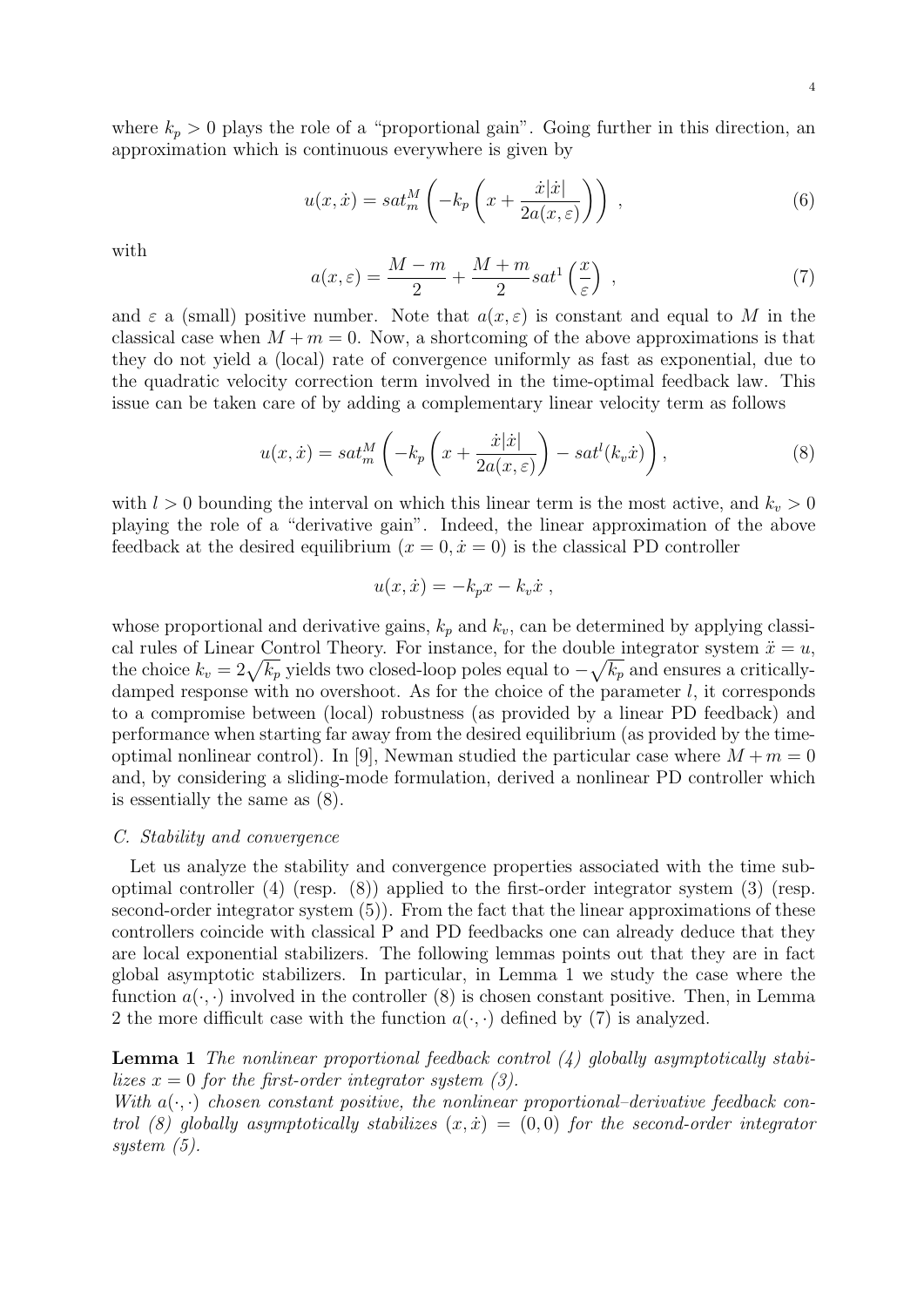5

*Proof:* The proofs of both lemma's statements is obtained by applying classical Lyapunov function techniques. For the first-order case, consider the function defined by  $V_1(x)$ 0.5 $x^2$ , whose time-derivative along any solution to the closed-loop system is given by  $\mathcal{V}_1$  =  $xsat_m^M(-k_p x)$  ( $\leq 0$ ), with the time index omitted for the sake of notation simplification. The resulting boundedness of  $V_1(x)$  along any solution to the controlled system yields the stability of the point  $x = 0$ , whereas the convergence of  $\dot{\mathcal{V}}_1$  to zero yields the convergence of *x* to zero, *i.e.* the desired convergence property.

As for the second-order system, let us assume that  $a(\cdot, \cdot)$  is positive constant. We note that the control may then be written as  $u = sat_m^M(-(k_px + g(\dot{x})))$ , with

$$
g(s) = \frac{k_p|s|s}{2a} + sat^l(k_v s) .
$$

Therefore,  $g'(s) > min\{k_v, \frac{k_v l}{k_v q}$  $\frac{k_p l}{k_v a}$  > 0,  $\forall s$ , with  $g'(s)$  denoting the (right) derivative of *g* at *s*. Moreover,  $sat_m^M(s)$  *s* > 0,  $\forall s \neq 0$ . Consider the positive function

$$
\mathcal{V}_2(x,\dot{x}) = \frac{k_p \dot{x}^2}{2} + \int_0^{k_p x + g(\dot{x})} s a t_m^M(s) ds ,
$$

whose time-derivative along any solution to the closed-loop system is given by

$$
\dot{\mathcal{V}}_2 = -g'(x)(sat_m^M(-(k_px + g(x))))^2 \leq 0.
$$

The resulting boundedness of  $V_2(x, \dot{x})$  along any solution to the controlled system yields the stability of the point  $(x, \dot{x}) = (0, 0)$ . The convergence of  $\dot{\mathcal{V}}_2$  to zero implies that  $sat_m^M(-(k_p x + g(x)))$  tends to zero, and thus that  $k_p x + g(x)$  tends to zero. Therefore, since  $|\dot{x}|$  is bounded,  $\frac{d}{dt}(x^2) + \frac{2g(\dot{x})}{k_p\dot{x}}\dot{x}^2$  tends to zero. Using the fact that  $g(\dot{x})/\dot{x} > 0$ , this in turn implies that  $x$  and  $\dot{x}$  tend to zero. Г

**Remark 1** *The function a defined by* (7)*, which is proposed to make the control (8) an approximation of the TOC solution for any initial condition, is positive. It takes its values in the interval comprised between −m and M. When |x| is not small, it is (almost) equal to −m if x is negative, and (almost) equal to M if x is positive. This means that in situations where the signs of possible initial values of x are the same (either all positive, or all negative), one can choose*  $a(x, \varepsilon)$  *constant and equal to either*  $-m$  *or*  $M$ *, depending on the case, with no performance degradation. A situation of this type occurs with the longitudinal headway car control problem which is addressed in the last part of the paper.*

**Lemma 2** *The nonlinear proportional–derivative feedback control*  $(8)$ *, with*  $a(x, \varepsilon)$  *defined by* (7) and  $0 < \varepsilon < min(-m, M)/k_p$ , globally asymptotically stabilizes  $(x, \dot{x}) = (0, 0)$  for *the second-order integrator system (5).*

The proof of this lemma, being long and subtle, is given in Appendix -A.

We have seen so far that the controllers (4) and (8) are exponential stabilizers of the origins of the first-order and second-order integrator systems respectively, that they are continuous approximations of corresponding discontinuous TOCs, and that the approximations are all the better (in terms of functional approximation) than *k<sup>p</sup>* is large and  $\varepsilon$  is small. As a matter of fact, these feedback controls are well-conditioned alternatives to the original TOCs when it comes to simulate the solutions to the controlled systems by using classical Runge-Kutta numerical integration packages. In practice, of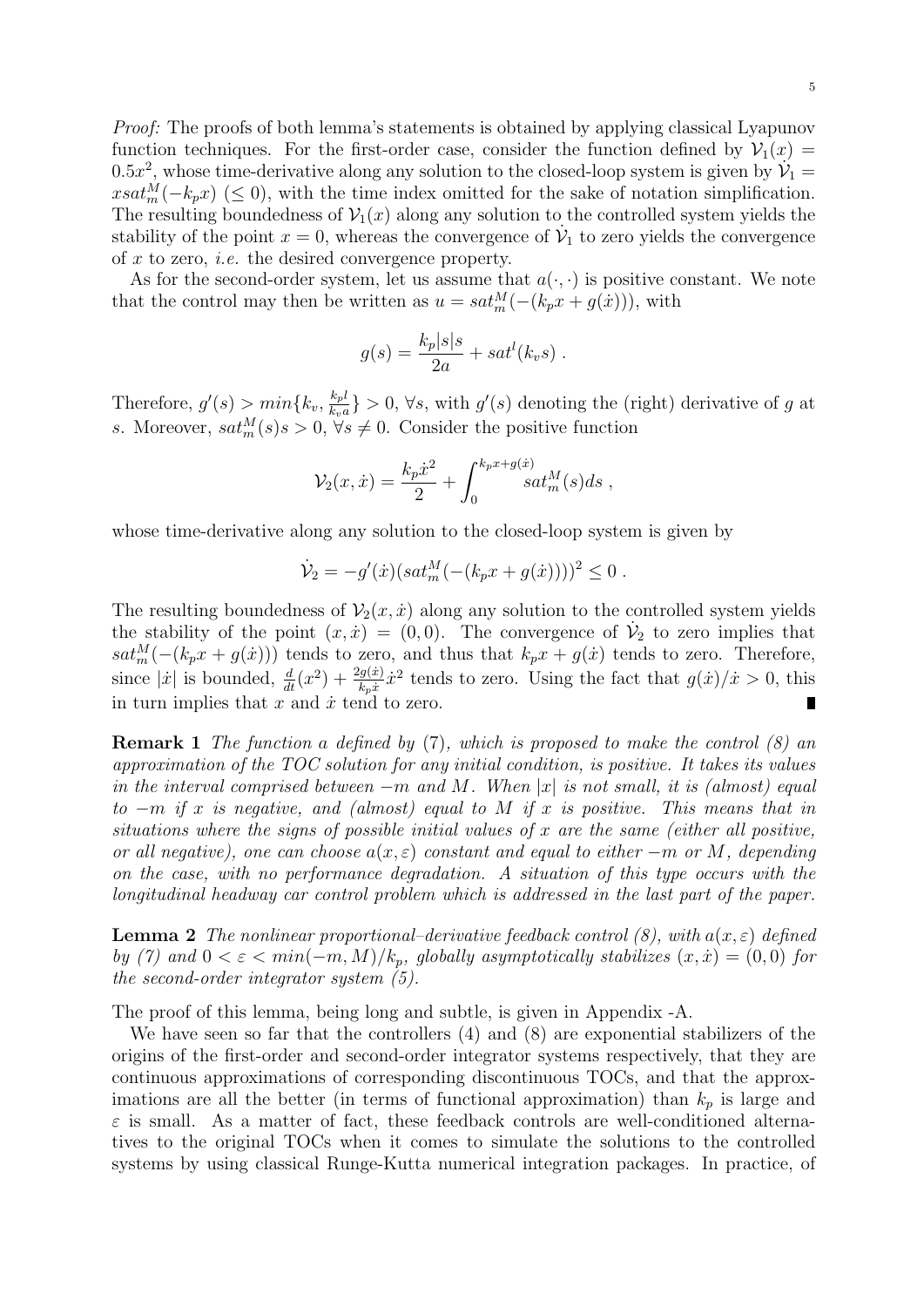course, the use of large control gains poses a number of well-known robustness problems in relation to various implementation issues (modeling errors, control discretization, noise measurement, etc.) so that the tuning of these gains is needed to reach an acceptable performance/robustness compromise. Nevertheless, an important practical shortcoming of these controllers is that they do not preserve the convergence to the desired equilibrium as soon as a non-zero constant –or slowly varying, in practice– additive perturbation acts on the system. Adding an integral action to the control law is the common way to correct this problem. In the next section, we propose a technique to complement the previously derived P and PD controllers with such an action, by taking into account the bounds imposed on the control magnitude, with the concerns of limiting wind-up effects and of preserving the global asymptotic stability properties of the original controllers.

#### III. Integral action complementation

#### *A. First-order system*

We consider the first-order integrator with a complementary constant (unknown) perturbation input *c*

$$
\dot{x} = u + c \tag{9}
$$

We further assume that the perturbation magnitude is not too large. More precisely, we assume that  $|c| \leq \delta_c < \min\{M, -m\}$ , with the latter inequality ensuring that the problem of global asymptotic stabilization of  $x = 0$  has a solution despite the bounds imposed on the control input. Rather than using a pure integrator of *x* in the control law, the authors of [12] propose to use a "bounded" integral term *z* calculated as follows

$$
\dot{z} = k_z(-z + sat^{\delta_z}(z + x)), \ |z(0)| < \delta_z , \tag{10}
$$

with  $sat(\cdot)$  denoting the classical saturation function, and  $k_z$  and  $\delta_z$  denoting positive numbers. This relation indicates that we have a pure integrator  $\dot{z} = k_z x$  as long as  $|z+x| \leq \delta_z$ , and also that  $|z(t)| \leq \delta_z$  and  $|\dot{z}(t)| \leq 2k_z \delta_z$ ,  $\forall t \geq 0$ . Therefore, by defining  $\dot{z}_{max}$  as the maximal value that  $|\dot{z}(t)|$  is allowed to take, one has

$$
\delta_z = \frac{\dot{z}_{max}}{2k_z} \,,\tag{11}
$$

and it is possible to modify the magnitudes of  $z$  and  $\dot{z}$  at will via the choice of the parameters  $\dot{z}_{max}$  and  $k_z$ . We will see that the first of these parameters characterizes the importance given to the integral action at the control level, whereas  $k_z$  enters (in a simple way) the calculation of the gains associated with the linear PI controller of which the proposed nonlinear controller is a local approximation at  $(x, z) = (0, 0)$ . Let us proceed with the control design itself. A way to complement the nonlinear proportional feedback (4) with an integral action consists in conceptually replacing the initial state *x* by the modified state

$$
\bar{x} \equiv x + z ,
$$

and determining a control which asymptotically stabilizes the augmented state  $(\bar{x}, z)$  $(0,0)$  when  $c \equiv 0$ . In this case, and with the above definition of z, the augmented control system writes as

$$
\begin{cases} \dot{\bar{x}} = u + v(\bar{x}, z) \\ \dot{z} = v(\bar{x}, z) \end{cases}
$$

with

$$
v(\bar{x},z) = k_z(-z + sat^{\delta_z}(\bar{x})).
$$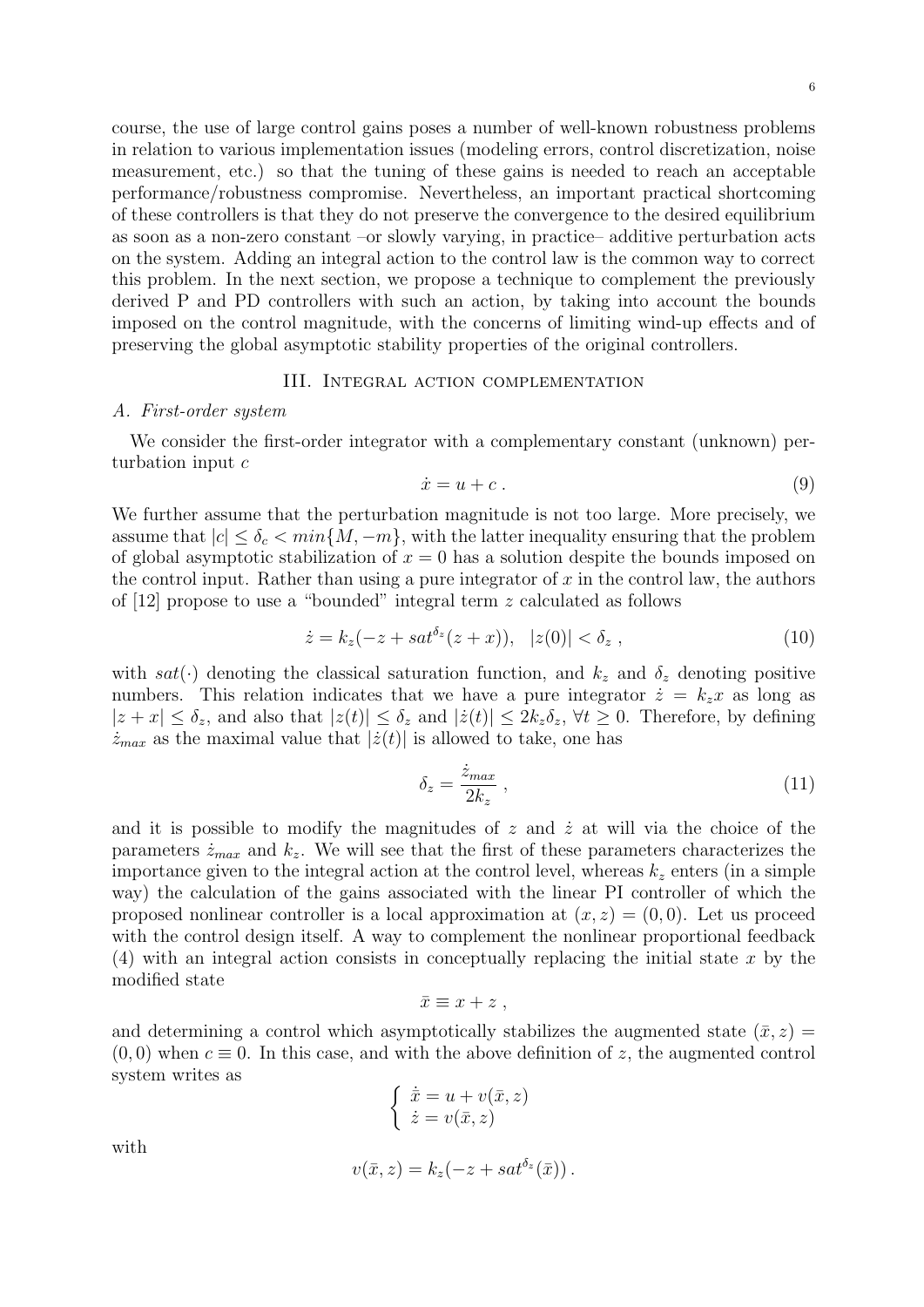The time-suboptimal feedback (4) can be considered to asymptotically stabilize  $\bar{x} = 0$ . Setting

$$
\begin{aligned}\n\dot{z}_{max} &< \min\{M, -m\}, \\
\bar{M} &\equiv M - \dot{z}_{max} \; (> 0), \\
\bar{m} &\equiv m + \dot{z}_{max} \; (< 0),\n\end{aligned} \tag{12}
$$

this yields the feedback controller

$$
u(\bar{x}, z) = sat_{\bar{m}}^{\bar{M}}(-k_p \bar{x}) - v(\bar{x}, z)
$$
  
=  $sat_{\bar{m}}^{\bar{M}}(-k_p \bar{x}) - k_z(-z + sat^{\delta_z}(\bar{x}))$  (13)

which, by construction, takes its values in the interval  $[m, M]$ , and whose linear approximation at  $(\bar{x}, z) = (0, 0)$  is the linear PI controller  $u = -\bar{k}_p x - k_i \int x$  with  $\bar{k}_p = k_p + k_z$ and  $k_i = k_p k_z$ . The corresponding closed-loop poles are real negative and equal to  $-k_p$ and *−k<sup>z</sup>* respectively.

**Lemma 3** *The nonlinear PI feedback control (10–13) globally asymptotically stabilizes*  $(x, z) = (0, c/k_p)$  *for the perturbed augmented system (9-10), provided that*  $0 < \dot{z}_{max}$  $min\{-m, M\} - |c|$  and  $0 < k_z < \frac{k_p z_{max}}{2m}$  $\frac{\kappa_{p}z_{max}}{2min\{-m,M\}}$ .

*Proof:* Define  $\bar{x} \equiv \bar{x} - c/k_p$  and  $\bar{z} \equiv \bar{z} - c/k_p$ . The desired stability property is equivalent to the global asymptotic stabilization of  $(\bar{\bar{x}}, \bar{z}) = (0, 0)$ . From the system's equation and control expression, using the fact that

$$
sat_m^M(x-\varepsilon)+\varepsilon = sat_{m+\varepsilon}^{M+\varepsilon}(x),
$$

one easily verifies that along any closed-loop solution

$$
\dot{\bar{\bar{x}}} = sat_{\bar{m}+c}^{\bar{M}+c}(-k_p\bar{\bar{x}}).
$$

Using the condition upon  $\dot{z}_{max}$  one deduces that the time-derivative of  $\bar{x}^2$  is negative whenever  $\bar{x} \neq 0$ . This in turn implies that  $\bar{x}$  tends to zero and that  $\bar{x} = 0$  is globally asymptotically stable. Skipping technical arguments of minor importance, it remains to show that  $\bar{z} = 0$  is asymptotically stable on the zero dynamics defined by  $\bar{\bar{x}} = 0$ . From (11), using the fact that the condition upon  $k_z$  implies that  $\delta_z > |c|/k_p$ , and thus that  $sat^{\delta z}(c/k_p) = c/k_p$ , the evolution of  $\bar{z}$  on this zero dynamics is given by  $\dot{\bar{z}} = -k_z\bar{z}$ . The desired property follows directly. П

Choosing  $\dot{z}_{max}$  small does not impede the compensation of perturbations almost as large as the control bounds, and also limits the degradation of the control in terms of time-(sub)optimality. On the other hand, this imposes to use a small gain *k<sup>z</sup>* with the risk of much penalizing the ultimate rate of convergence to the equilibrium. With these general rules in mind, the tuning of these parameters will essentially depend on the specific conditions and requirements of the application.

#### *B. Second-order system*

We now consider the second-order integrator with a constant (unknown) perturbation input *c*

$$
\ddot{x} = u + c. \tag{14}
$$

For the same reason as previously we assume that  $|c| \leq \delta_c < \min\{M, -m\}$ . In the case of the first-order system, the relation (10) defines the way the bounded integral term *z*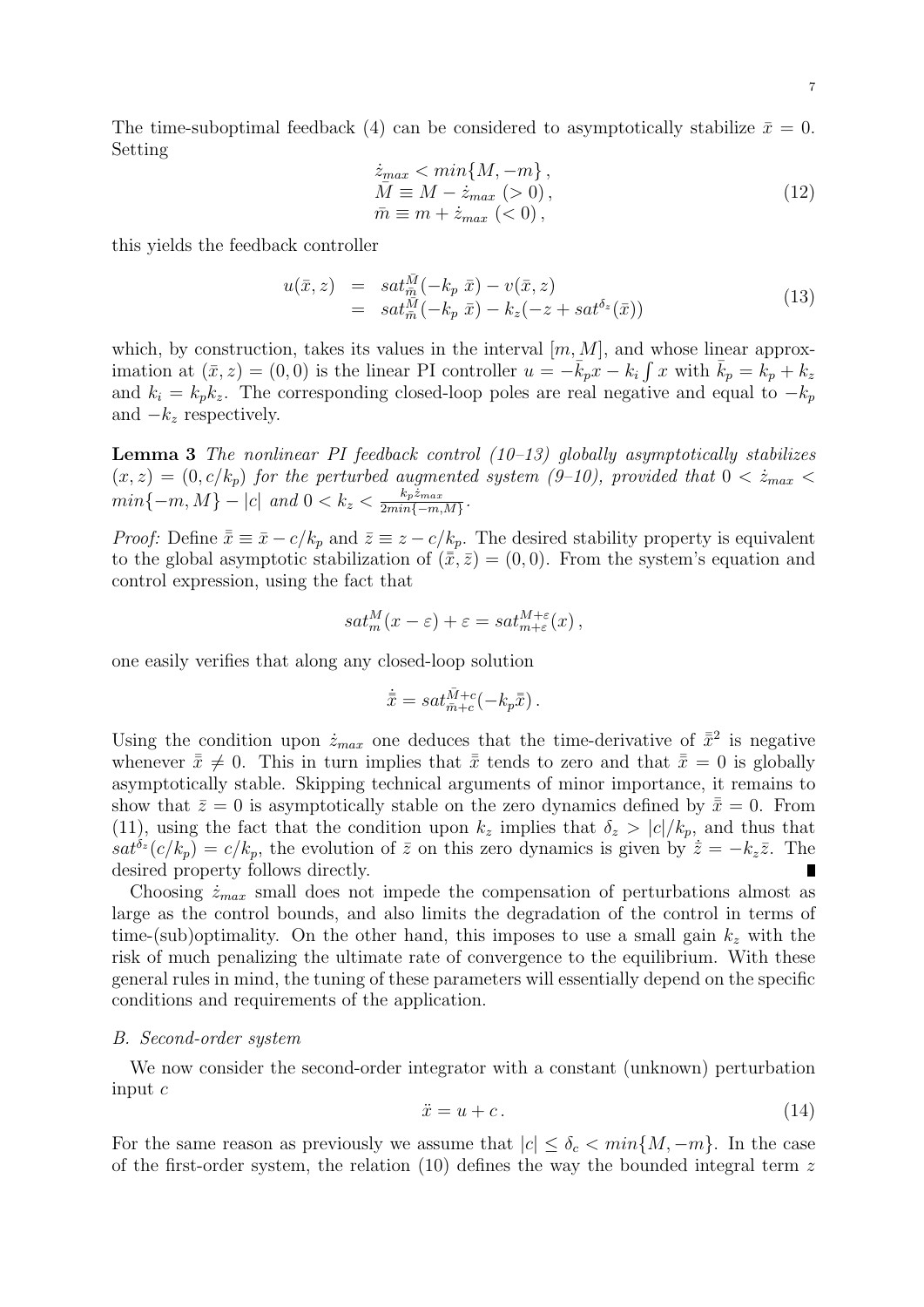is calculated and ensures that the absolute value of  $\dot{z}$  is uniformly bounded by a chosen value. For the second-order system, it is useful –for reasons that will clearly appear further in the paper– to ensure that the second-time derivative of  $z$  is uniformly bounded by a chosen value. We propose here to calculate *z* as follows

$$
\ddot{z} = -k_{vz}\dot{z} + sat^{\ddot{z}_{max}/2}(k_{pz}(-z + sat^{\delta_z}(z+x))), \qquad (15)
$$

with  $\ddot{z}_{max}$ ,  $\delta_z$ ,  $k_{pz}$ , and  $k_{vz}$  denoting positive numbers, and with initial conditions such that  $|z(0)| < \delta_z + \ddot{z}_{max}/(2k_{vz}^2)$  and  $|\dot{z}(0)| < \ddot{z}_{max}/(2k_{vz})$ . One can verify (the proof is left as an exercise to the interested reader) that, whatever the evolution of  $x(t)$ , the absolute values of  $z(t)$ ,  $\dot{z}(t)$ , and  $\ddot{z}(t)$  are uniformly bounded by  $\delta_z + \ddot{z}_{max}/(2k_{vz}^2)$ ,  $\ddot{z}_{max}/(2k_{vz})$ , and  $\ddot{z}_{max}$ respectively. Away from saturation bounds, the evolution of *z* is given by  $\ddot{z} = -k_{vz}\dot{z} + k_{pz}x$ whose solutions can be approximated by those of the first-order equation  $\dot{z} = (k_{pz}/k_{yz})x$ when  $|\dot{x}|$  is small. This latter equation points out the integral action embedded in (15). Note also that, if  $x + z = 0$  and  $|z| < \ddot{z}_{max}$ , then the evolution of z is given by the autonomous second-order equation  $\ddot{z} + k_{vz}\dot{z} + k_{pz}z = 0$ . Therefore, on the zero dynamics defined by  $x + z = 0$ , the asymptotic exponential rate of convergence of z to zero is proportional to  $\omega = \sqrt{k_{pz}}$ , whereas  $\xi = k_{vz}/(2\sqrt{k_{pz}})$  is the damping factor (typically chosen between 0.7 and 1). Let us proceed with the control design by extending the method used for the first-order case. Using the same definition of  $\bar{x}$ , *i.e.*  $\bar{x} \equiv x + z$ , the augmented control system, in the case where  $c \equiv 0$ , now writes as

$$
\begin{cases} \n\ddot{\bar{x}} = u + v(\bar{x}, z, \dot{z}) \\ \n\ddot{z} = v(\bar{x}, z, \dot{z}) \n\end{cases}
$$

with

$$
v(\bar{x}, z, \dot{z}) = -k_{vz}\dot{z} + sat^{\bar{z}_{max}/2}(k_{pz}(-z + sat^{\delta_z}(\bar{x}))).
$$
 (16)

Define

$$
\bar{M} \equiv M - \ddot{z}_{max} \ ( > 0) \ , \ \bar{m} \equiv m + \ddot{z}_{max} \ ( < 0) \ . \tag{17}
$$

Using the time sub-optimal PD controller (8) to asymptotically stabilize  $(\bar{x}, \dot{\bar{x}}) = (0, 0)$ , with *M* and  $\bar{m}$  chosen as control bounds, yields the nonlinear PID feedback control

$$
u(\bar{x}, \dot{\bar{x}}, z, \dot{z}) = sat_{\bar{m}}^{\bar{M}} \left( -k_p \left( \bar{x} + \frac{\dot{\bar{x}}|\dot{\bar{x}}|}{2a(\bar{x}, \varepsilon)} \right) - sat^l(k_v \dot{\bar{x}}) \right) - v(\bar{x}, z, \dot{z})
$$
(18)

with  $a(\bar{x}, \varepsilon)$  either positive constant or calculated according to (7) with *M* and *m* replaced by  $\bar{M}$  and  $\bar{m}$  respectively. Since  $|v(\bar{x}, z, \dot{z})| < \ddot{z}_{max}$  along any solution to the controlled system, this control takes its values in the interval [*m, M*]. One easily verifies that the linear approximation of the (augmented) closed-loop system at  $(\bar{x}, \dot{\bar{x}}, z, \dot{z}) = (0, 0, 0, 0)$  is

$$
\begin{cases} \n\ddot{\bar{x}} = -k_p \bar{x} - k_v \dot{\bar{x}} \\ \n\ddot{z} = -k_{pz} z - k_{vz} \dot{z} + k_{pz} \bar{x} \n\end{cases}
$$

From these equations one can already deduce that the above controller is a (local) exponential stabilizer of  $(\bar{x}, \dot{\bar{x}}, z, \dot{z}) = (0, 0, 0, 0)$ , and thus also of  $(x, \dot{x}, z, \dot{z}) = (0, 0, 0, 0)$ , when  $c \equiv 0$ . The following lemmas establish a stronger asymptotic stability property when the perturbation *c* is not exceedingly large (to the point of rendering the stabilization problem untractable).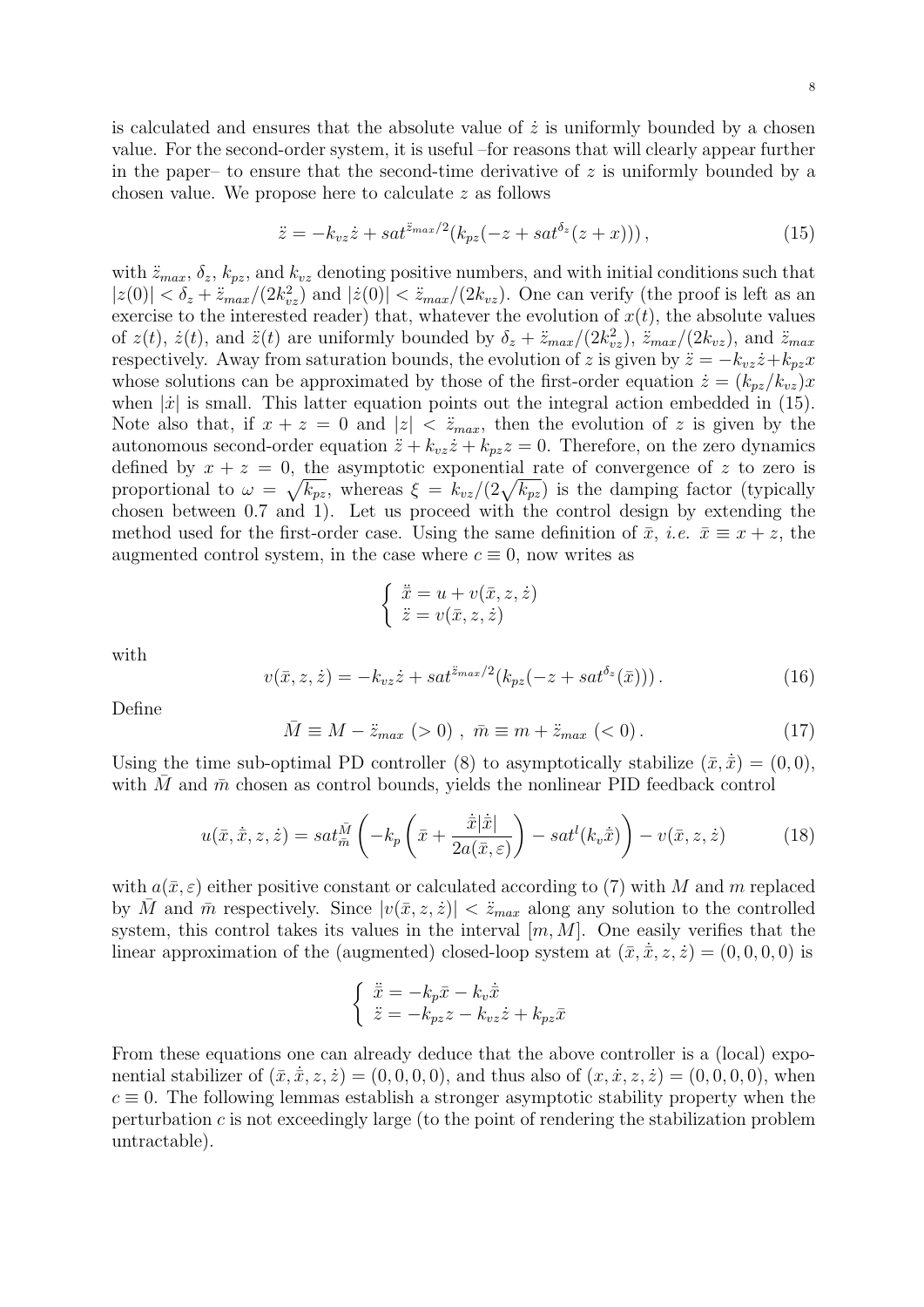**Lemma 4** *With a*(*·, ·*) *chosen positive constant, the nonlinear PID feedback control (16–* 18) globally asymptotically stabilizes  $(x, \dot{x}, z, \dot{z}) = (0, 0, c/k_p, 0)$  for the perturbed augmented system (14-15), provided that  $0 < \ddot{z}_{max} < min\{M, -m\} - |c|$  and  $\delta_z > |c|/k_p$ .

*Proof:* Define  $\bar{\bar{x}} \equiv \bar{x} - c/k_p$ . One easily verifies that along any solution to the controlled system

$$
\dot{\bar{\bar{x}}} = sat_{\bar{m}+c}^{\bar{M}+c} \left( -k_p \left( \bar{\bar{x}} + \frac{\dot{\bar{\bar{x}}}|\dot{\bar{\bar{x}}}|\right) - sat^l(-k_v\dot{\bar{\bar{x}}}) \right).
$$

From this equation and the condition imposed on  $\ddot{z}_{max}$  one deduces, via a minor adaptation of the proof of Lemma 2, that  $(\bar{\bar{x}}, \bar{\bar{x}}) = (0,0)$  is globally asymptotically stable. It then suffices to work on the zero dynamics defined by  $\bar{x} = 0$ , *i.e.*  $\bar{x} = c/k_p$ , to prove the global asymptotic stability of  $(z, \dot{z}) = (c/k_p, 0)$ . The technical arguments which justify the previous statement rigorously are classical and omitted for the sake of concision. Define  $\bar{z} = z - c/k_p$ . In view of (15), when  $\bar{x} = c/k_p$  and  $\delta_z > |c|/k_p$ , the evolution of  $\bar{z}$  is given by

$$
\ddot{\overline{z}} = -k_{vz}\dot{\overline{z}} + sat^{\overline{z}_{max}/2}(-k_{pz}\overline{z}) = -k_{vz}\dot{\overline{z}} - h(\overline{z})\overline{z}
$$

with  $h(\bar{z}) \equiv -(1/\bar{z})sat^{\bar{z}_{max}/2}(-k_{pz}\bar{z})$  (> 0, $\forall \bar{z}$ ). Consider the positive function *V* defined by  $V(\bar{z}, \bar{z}) = 0.5\bar{z}^2 + \int_0^{\bar{z}} h(s)sds$ . Using the above equation of evolution of  $\bar{z}$ , the calculation of the time-derivative of this function yields  $\dot{\mathcal{V}} = -k_{vz}\dot{\bar{z}}^2$  (< 0,  $\forall \bar{z} \neq 0$ ). The stability of  $(\bar{z}, \bar{z}) = (0, 0)$ , which is equivalent to the stability of  $(z, \dot{z}) = (c/k_p, 0)$ , is a direct consequence of the non-increasing of  $V(\bar{z}, \dot{\bar{z}})$ . As for the convergence issue,  $\dot{V}$  tends to zero, and so does  $\dot{\bar{z}}$ . From there, one shows that  $\ddot{\bar{z}}$  is uniformly continuous and thus, by application of Barbalat's Lemma, that  $\dot{\bar{z}}$  tends to zero. In view of the equation of evolution of  $\bar{z}$ , the convergence of  $\dot{\bar{z}}$  and  $\ddot{\bar{z}}$  to zero in turn implies that  $\bar{z}$  tends to zero.

**Lemma 5** *With*  $a(\bar{x}, \varepsilon)$  *calculated according to (7) with M and m respectively replaced by M* and  $\bar{m}$  (defined by (17)), the nonlinear PID feedback control (16–18) globally asymp*totically stabilizes*  $(x, \dot{x}, z, \dot{z}) = (0, 0, c/k_p, 0)$  *for the perturbed augmented system*  $(14-15)$ , provided that  $0 < \ddot{z}_{max} < min\{M, -m\} - |c|, \ \delta_z > |c|/k_p$ , and  $0 < \varepsilon < \frac{min(-\bar{m}, \bar{M}) - |c|}{k_p}$ .

The proof of this lemma is given in Appendix -B.

A few words concerning the choice of the parameters  $\delta_z$  and  $\ddot{z}_{max}$  are in order.  $\delta_z$  should be chosen larger than  $c/k_p$ , as specified in the lemma, but not much larger in order to avoid the possible occurrence of uselessly large values of *z* favoring large overshoots. As for  $\ddot{z}_{max}$ , a compromise has to be found between a small value which minimizes the importance of the integral action, and thus also its negative effects (overshoot and performance degradation in terms of time optimality, in particular), and a larger value which allows for faster desaturation of the integral term *z*.

#### IV. Application to longitudinal headway car control

Alike other studies on this subject, the control design is here addressed by considering a simple model of the car's dynamics with motorization and braking components schematized to the extreme, the idea being to work out a rough sketch of solutions before going to the stage of adaptation to an actual physical system. The problem statement and modeling equations here considered are basically those of [3], with the noticeable exception of aerodynamic and other drag forces which are not modeled in this reference. We indeed believe that it is important to take these forces into account from the beginning because the intensity of their sum rapidly increases approximately like the square of the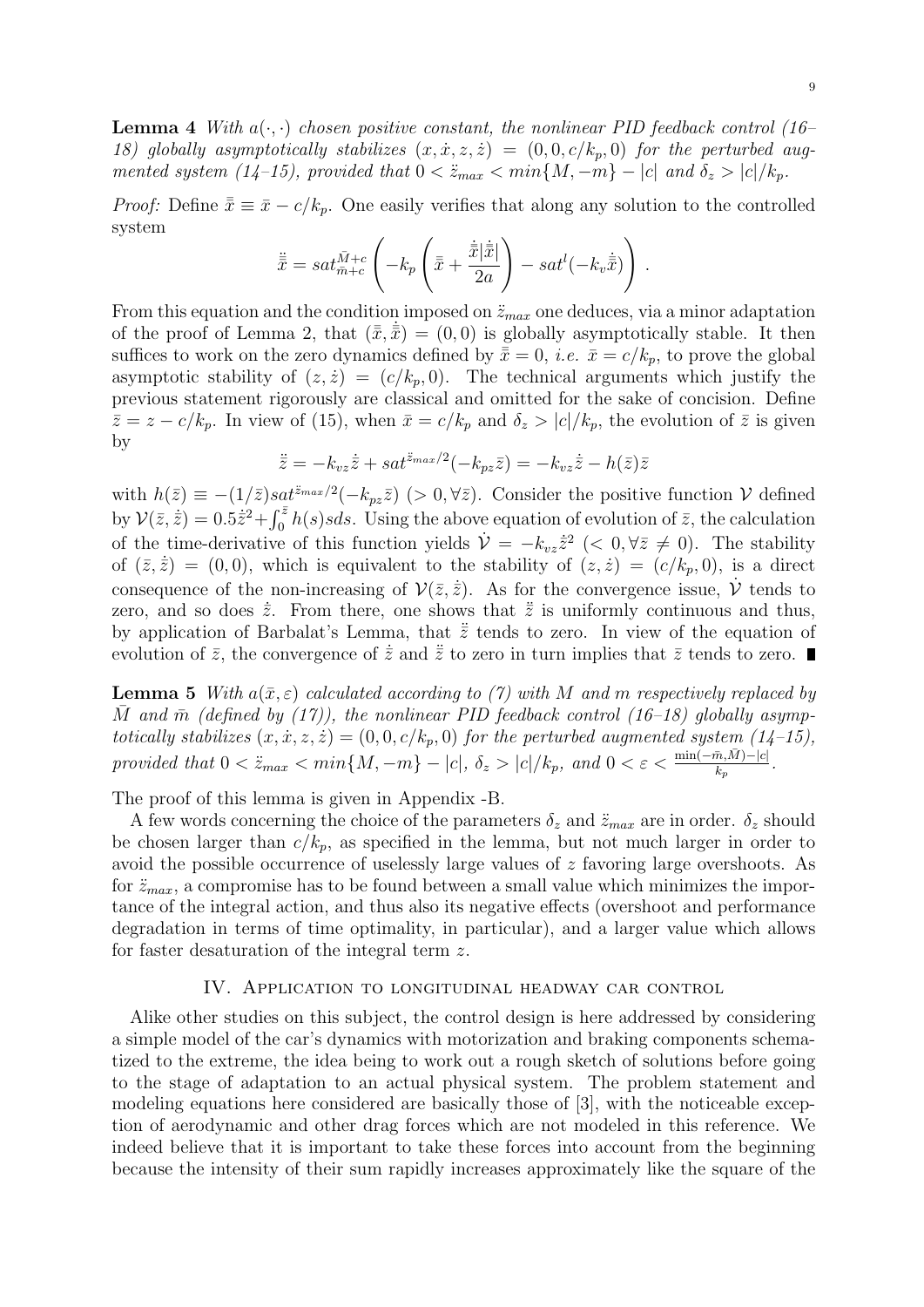vehicle' velocity until its reaches it maximal value, corresponding to the vehicle's maximal velocity, when it exactly matches the maximal traction force produced by the vehicle's engine. Let us briefly recall the simplified longitudinal headway control problem that we are addressing:

• the control variable *u* is the vehicle's acceleration/deceleration capacity. Assuming that the maximal motor-traction force *Fmotor* and braking force *Fbrake* are constant and known, together with the vehicle's *mass*, one has  $u \in [m, M]$  with  $m = -\frac{F_{brake}}{mass}$  $\frac{F_{brake}}{mass}$  and  $M = \frac{F_{motor}}{mass}$ *mass* . • the longitudinal dynamics of the controlled vehicle is given by Newton's law

$$
\ddot{d} = u - k_d |v| v \tag{19}
$$

with *d* denoting the vehicle's abscissa along the road, measured from an arbitrary fixed point,  $v = d$  the vehicle's velocity, and  $k_d$  the drag coefficient related to the vehicle's maximal velocity *vmax* by the relation

$$
v_{max}^2 = \frac{M}{k_d} \tag{20}
$$

*•* the leading vehicle's abscissa and velocity are denoted as *d<sup>r</sup>* and *v<sup>r</sup>* respectively, and the desired inter-distance between the two vehicles, here assumed constant and independent of  $v_r$  for the sake of simplification, is denoted as  $\Delta_r$ .

Define  $x \equiv d - d_r + \Delta_r$ , the control objective is to asymptotically stabilize  $x = 0$  as efficiently as possible via the calculation of *u*. Combining the above model of the vehicle's dynamics with the definition of *x* yields the control system

$$
\ddot{x} = u + c(\dot{x}, v_r, \dot{v}_r),
$$

with

$$
c(\dot{x}, v_r) \equiv -k_d |\dot{x} + v_r| (\dot{x} + v_r) - \dot{v}_r.
$$

Although the perturbation *c* is not constant in this case, it should tend to the constant value  $-k_d|v_r|v_r$  when the leader's velocity  $v_r$  is constant. If  $v_r$  varies slowly, it should also vary slowly. This intuitively justifies the idea of applying the nonlinear PID controller (16)-(18) of the previous section.

The simulation results reported below have been performed by assuming that the interdistance  $d - d_r$  and the difference of velocities  $v - v_r$  between the two vehicles are (precisely) measured on-line, so that  $x$  and  $\dot{x}$  are also measured and can be used directly in the control calculation. In practice, the measurement of the inter-distance can be obtained by using various optical devices (cameras, laser range-finders, etc.), but its time-derivative often has to be estimated. Such an estimator is proposed at the end of this section.

For the simulations, we have used the function *a* given by (7) with *M* and *m* replaced by *M* and  $\bar{m}$  respectively, and the various parameters involved in the system's dynamics and control calculation have been chosen as follows

*•* Control bounds: *M* = 3*m/s*<sup>2</sup> , *m* = *−*9*m/s*<sup>2</sup>

• Drag coefficient and maximal velocity:  $k_d = 1.875 \times 10^{-3} m^{-1}$ ,  $v_{max} = \sqrt{M/k_d} = 40 m/s$ 

• Control gains and other parameters:  $k_p = k_{pz} = 2$ ,  $k_v = k_{vz} = 2\sqrt{k_p}$ ,  $\varepsilon = 1$ ,  $l = 20$ ,  $\ddot{z}_{max} = 0.1, \delta_z = (M - \ddot{z}_{max})/k_p = 1.45$ . Larger control gains  $k_p$  and  $k_v$  would allow for a better approximation of the TOC solution, but would render the control more sensitive to measurement noise and data-acquisition/computation delays.

Moreover, knowing that the integral correction term *z* is useful only when the error *x* is not too large, we have modified the calculation of  $z$ , initially given by  $(15)$ , as follows

$$
\ddot{z} = -k_{vz}\dot{z} + sat^{\ddot{z}_{max}/2}(k_{pz}(-z + sat^{\delta_z}(z + x \: bell_{\nu,s}(x))))\,,\tag{21}
$$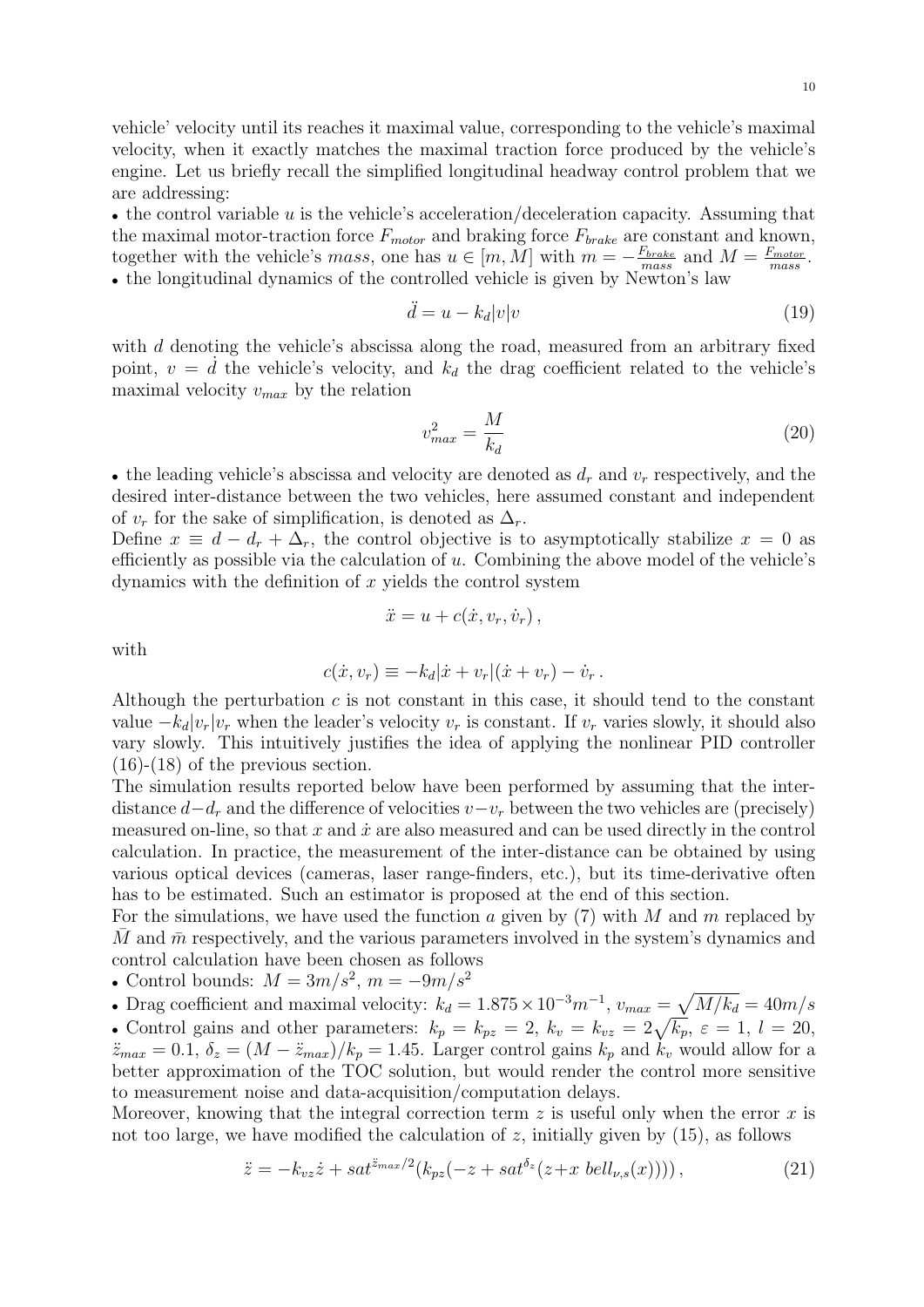with

$$
bell_{\nu,s}(x) \equiv \frac{\tanh((x+\nu)/s) + \tanh((-x+\nu)/s)}{2\tanh(\nu/s)}.
$$

a bell-shaped symmetric function with a peak value equal to one at  $x = 0$  and which tends to zero when  $|x|$  tends to infinity. The parameter  $\nu$  characterizes the width of the bell, *i.e.* the size of the interval in which the contribution of *x* to the calculation and evolution of *z* is the most important, whereas *s* characterizes the steepness of the bell's sides. For the reported simulations we have chosen  $\nu = 10$  and  $s = 1$ . One easily verifies that this modification only changes the function *h* in the proof of Lemma 4 without affecting its positivity property on which the result relies.





The results shown in the figures correspond to three situations involving three distinct leader's velocities  $(v_r = 0, 20, 35m/s)$ . The initial inter-distance error is equal to 100 *meters* in all cases, and the follower's velocity is initially equal to the leader's velocity. The simulation figures show the time-evolution of  $i$ ) the inter-distance (Fig. 1 and 2), *ii)* the difference of velocities between the follower and the leader (Fig. 3), *iii)* the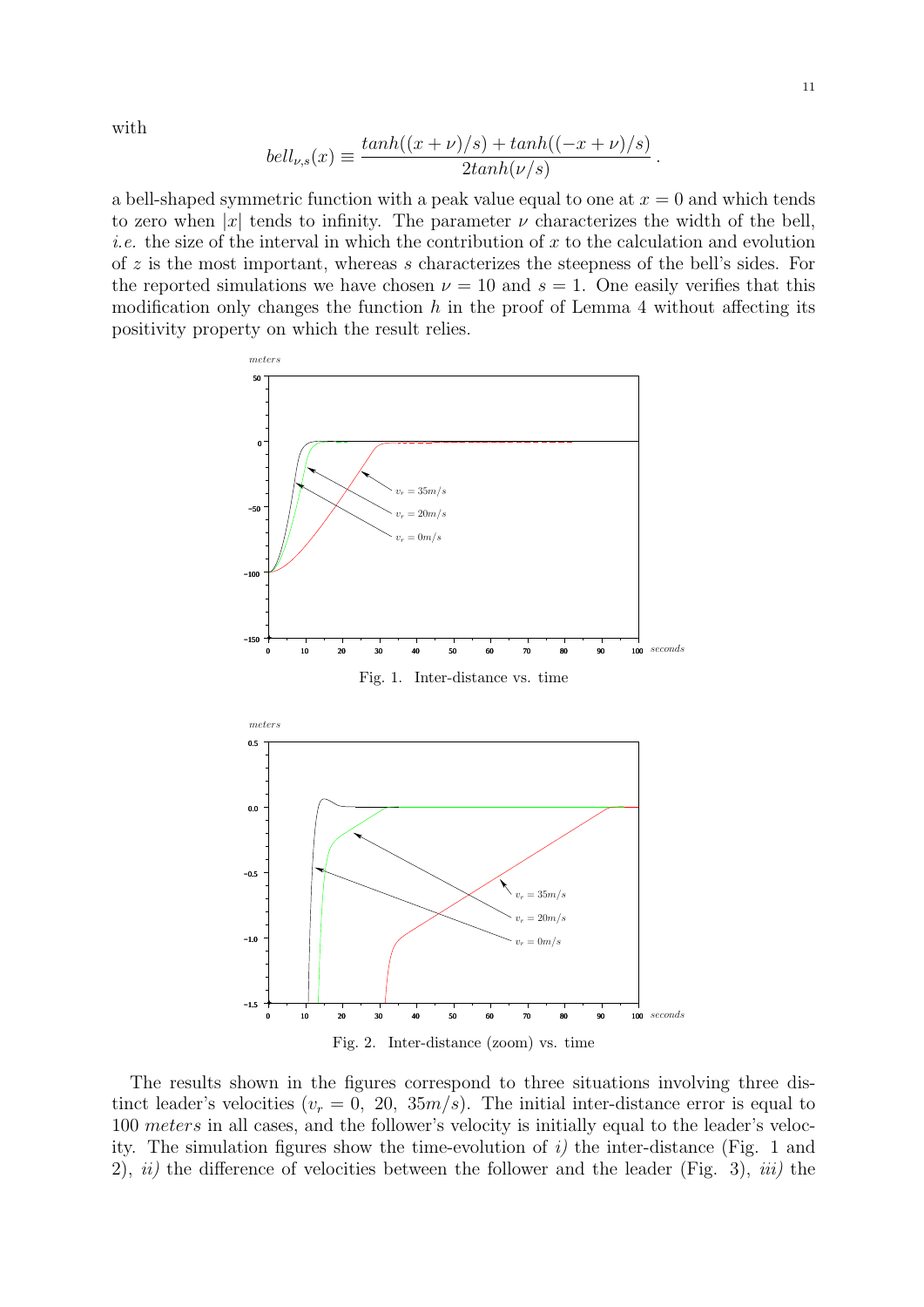

Fig. 5. Integral term *z* vs. time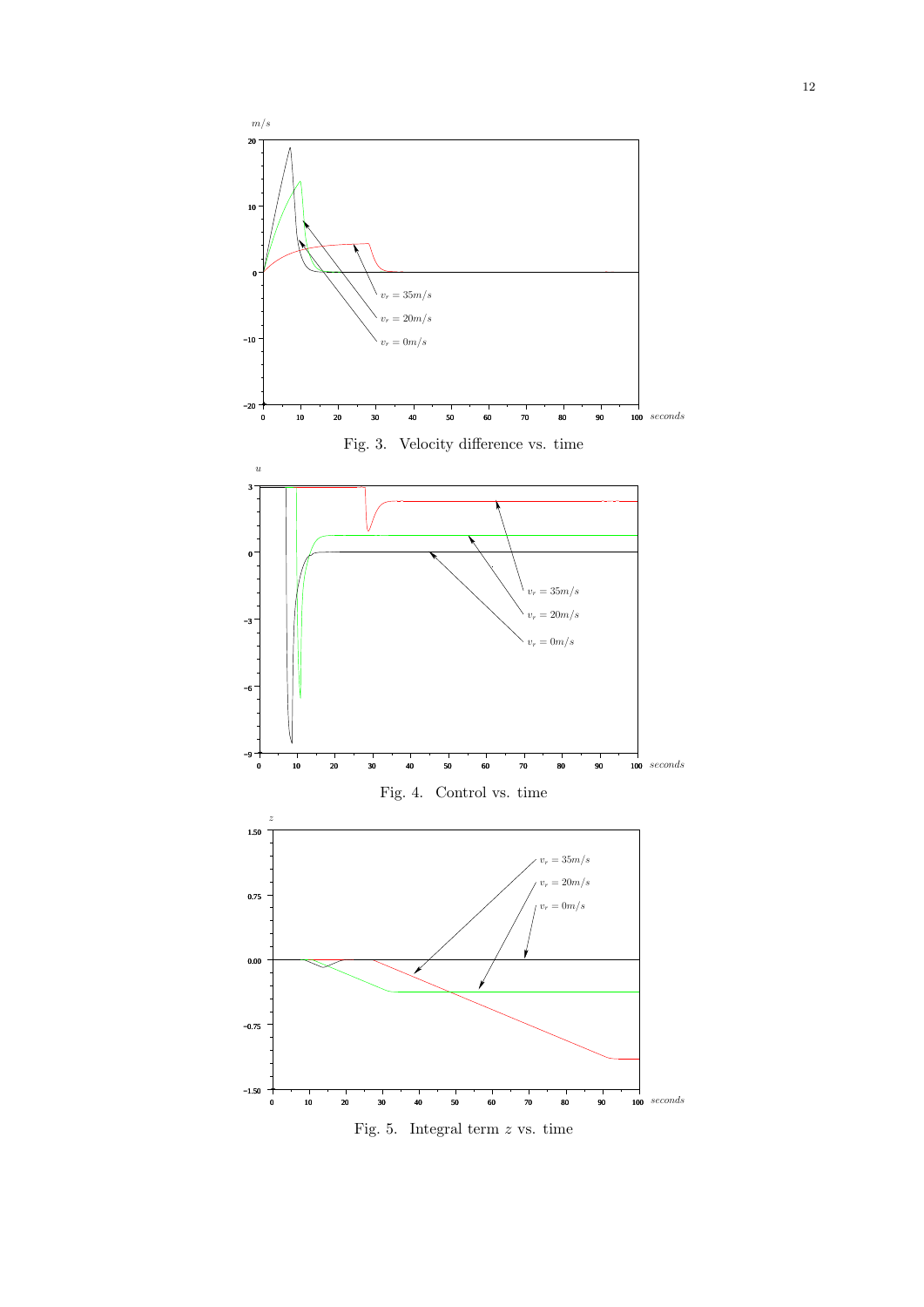control intensity (Fig. 4), and *iv)* the correction integral term (Fig. 5). They illustrate important performance differences between the proposed nonlinear PID controller and a (saturated) classical linear PID controller. In particular, the latter would yield important overshoots and several ineffective control-sign changes. One can also observe the consistency and robustness of the system's response for different velocities that involve a large spectrum of drag forces, and the quasi absence of overshoot in all situations, despite the integral correction term which allows for the convergence of tracking error to zero. We also note that for large values of  $|x|$  the sign of x is always negative. This is coherent with the context of the application according to which the control is used to "catch up" with the leader, prior to stabilizing the inter-distance distance at zero. Therefore, as pointed out in a previous remark, the control can be implemented with *a* constant and equal to  $-\bar{m}$  without a significant change in performance. However, in this latter case the control would not be optimal for (large) positive initial values of  $x$  –a virtual possibility, since it means that the leader is initially (far) behind the follower.

For the sake of completeness, let us mention that an on-line estimation  $\Delta_v$  of  $\dot{x}$  based on the measurement of the inter-distance x is obtained by considering the model  $\ddot{x} = u + c$ –with *c* denoting a constant but unknown perturbation– for which a state estimator is given by

$$
\begin{cases}\n\dot{\Delta}_v = k_1(x - \hat{x}) - k_2 w + u \\
\dot{w} = -k_3(x - \hat{x}) \\
\dot{\hat{x}} = \Delta_v + k_4(x - \hat{x})\n\end{cases}
$$
\n(22)

with  $k_i$   $(i = 1, \ldots, 4)$  denoting positive numbers. One easily verifies that the characteristic polynomial associated with the estimation-error model is  $P(\lambda) = \lambda^3 + k_4\lambda^2 + k_1\lambda + k_2k_3$ . Therefore, the transient performance of the estimator can be tuned via the choice of these coefficients, in relation to the poles of the linear approximation of the controlled system near the desired equilibrium. For instance, by setting  $k_4 = 3\omega$ ,  $k_1 = 3\omega^2$ , and  $k_2 k_3 = \omega^3$ , with  $\omega > 0$ , the three roots of the characteristic polynomial are real and equal to  $-\omega$ . Then, the larger  $\omega$ , the faster the estimation convergence rate, and the smaller the estimation error when the inter-distance velocity is not constant. However, in practice, the size of  $\omega$  is limited by common high-gain sensitivity to noise/delay effects. Simulations that we have performed with  $\omega = 2$  and  $k_3 = 1$ , and by using  $\Delta_v$  instead of  $\dot{x}$  in the control expression, did not show a significant difference with the case where  $\dot{x}$  is directly measured.

#### **REFERENCES**

- [1] K.J. Aström and T. Hägglund. *PID Controllers: Theory, Design and Tuning*. Research Triangle Park, NC: Instrument Society of America, 1995.
- [2] M. Athans and P. Falb. *Optimal Control*. McGraw-Hill Book Company, Prentice Hall, 1966.
- [3] C. Hatipoğlu, Ü. Özgüner, and M. Sommerville. Adaptive proximate time-optimal servomechanisms: continuous time case. In *IEEE Int. Conf. on Control Applications, Dearborn*, pages 721–726, 1996.
- [4] D.E. Kirk. *Optimal Control Theory*. Prentice Hall, 1970.
- [5] H.N. Koivo and J.T. Tanttu. Tuning of pid controllers: Survey of siso and mimo techniques. In *Proc. IFAC Intelligent Tuning and Adaptive Control Symposium*, pages 75–80, 1991.
- [6] M. V. Kothare, P. J. Campo, M. Morari, and C. N. Nett. A unified framework for the study of anti-windup designs. *Automatica*, 30(12):1869–1883, 1994.
- [7] L. Marconi and A. Isidori. Robust global stabilization of a class of uncertain feedforward nonlinear systems. *Systems and Control Letters*, 41:281–290, 2000.
- [8] J.-J. Martinez and C. Canudas de Wit. A safe longitudinal control for adaptive cruise control and stop-and-go scenarios. *IEEE Trans. on Control Systems Technology*, 15(2):246–258, 2007.
- [9] W.S. Newman. Robust near time-optimal control. *IEEE Trans. on Automatic Control*, 35(7):841–844, 1990.
- [10] A. O'Dwyer. *Handbook of PI and PID controller tuning rules, 3rd edition*. Imperial College Press, World Scientific Publishing Co. Pte. Ltd., 2009.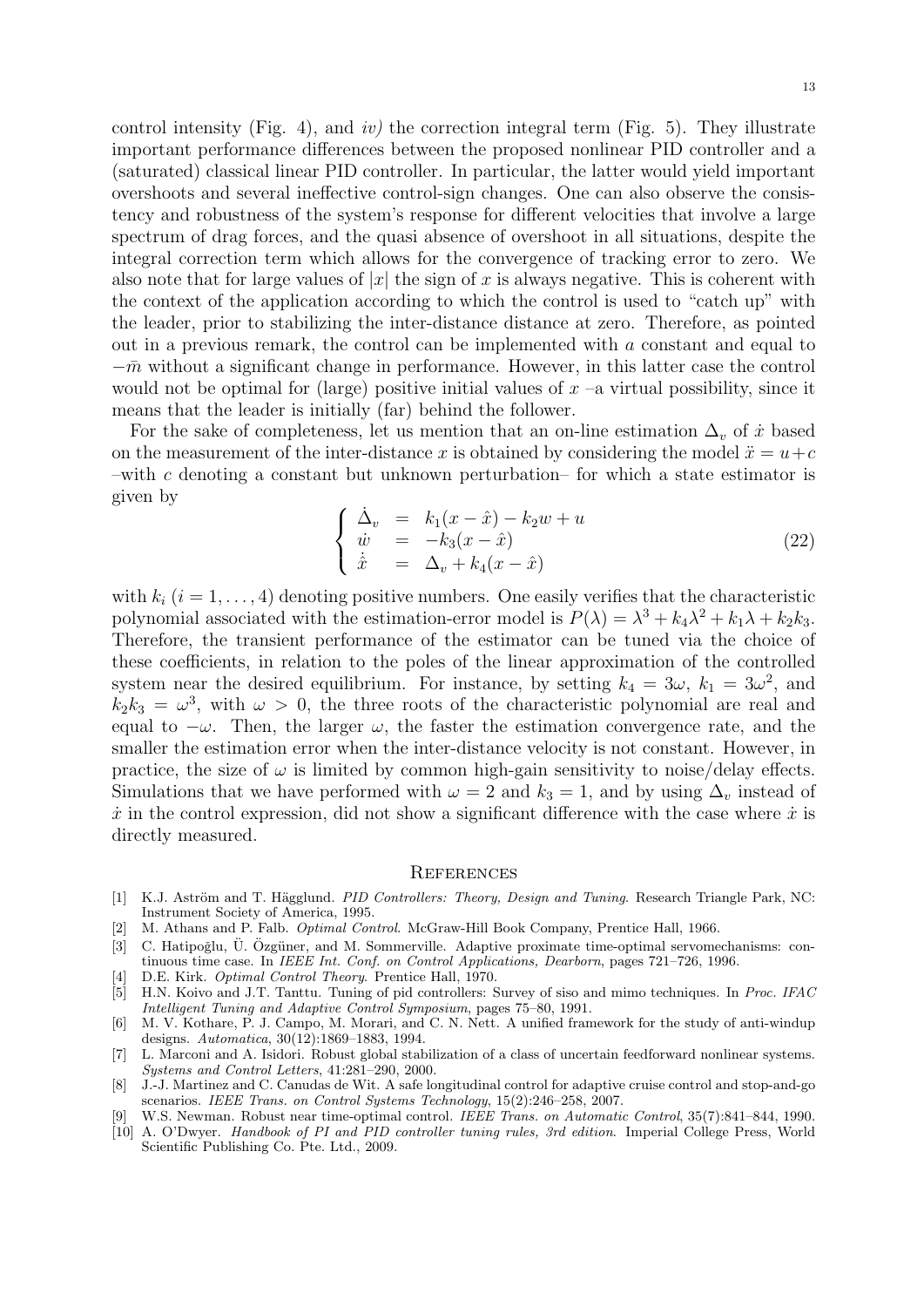14

- [11] L.Y. Pao and G.F. Franklin. Proximate time-optimal control of third-order servomechanisms. *IEEE Trans. on Automatic Control*, 38(4):560–580, 1993.
- [12] S. Seshagiri and H. Khalil. Robust output feed back regulation of minimum-phase nonlinear systems using conditional integrators. *Automatica*, 41:43–54, 2005.
- [13] A.R. Teel. Global stabilization and restricted tracking for multiple integrators with bounded controls. *Systems and Control Letters*, 18:165–171, 1992.
- [14] Y. Wang and R.-N. Ma. Global stabilization of feedforward nonlinear system based on nested saturated control. *Acta Automatica Sinica*, 36(4):528–533, 2010.
- [15] M.L. Workman, R.L. Kosut, and G.F. Franklin. Adaptive proximate time-optimal servomechanisms: continuous time case. In *American Control Conference (ACC), 6th., Minneapolis*, pages 589–594, 1987.
- [16] Y. Zhang, B. Kosmatopoulos, P.A. Ioannou, and C.C. Chien. Autonomous intelligent cruise control using front and back information for tight vehicle following maneuvers. *IEEE Trans. on Vehicular Technology*, 48(1):319–328, 1999.

#### **APPENDIX**

#### *A. Proof of Lemma 2*

The closed-loop system writes

$$
\ddot{x} = sat_m^M(-k_p x - g(\dot{x}, x)),\tag{23}
$$

with  $g(x, x) = \frac{k_p \dot{x} |x|}{2a(x,\varepsilon)} + sat^l(k_v \dot{x})$ . First, one easily verifies the following facts:  $F.1)$   $sign(q(x, x)) = sign(\dot{x})$ ,  $F.2) \Delta \equiv min(-m, M) \leq a(x, \varepsilon) \leq max(-m, M),$ F.3)  $|x| > \varepsilon \Rightarrow \frac{\partial a}{\partial x}(x, \varepsilon) = \frac{\partial g}{\partial x}(\dot{x}, x) = 0$ . Then, let us prove the following properties

**Property 1** The solution  $(x(t), \dot{x}(t))$  to the closed-loop system (23) are uniformly bounded *w.r.t. initial conditions and uniformly continuous.*

**Property 2** If  $\dot{x}$  does not converge to zero, then  $\forall t_0$ ,  $\forall e > 0$ ,  $\exists t > t_0$  such that  $|x(t)| >$  $\Delta/k_p - e$ .

*Proof of Properties 1 and 2:* Consider the following positive function

$$
\mathcal{U}(x,\dot{x}) = -\frac{1}{k_p} \int_0^{k_p x} s a t_m^M(-s) ds + \frac{\dot{x}^2}{2},\qquad(24)
$$

whose time-derivative along any solution to (23) is given by

$$
\dot{\mathcal{U}} = -\dot{x}sat_m^M(-k_p x) + \dot{x}sat_m^M(-k_p x - g(\dot{x}, x))\,. \tag{25}
$$

Now, we will prove that  $\mathcal{U} \leq 0, \forall (x, \dot{x})$ , by considering the following cases and using Fact F.1:

- i) Case  $\dot{x}x = 0$ : One has  $\dot{\mathcal{U}} = 0$  if  $\dot{x} = 0$ , and  $\dot{\mathcal{U}} = \dot{x}sat_m^M(-g(\dot{x},x)) \le 0$  if  $x = 0$ .
- ii) Case  $\dot{x}x > 0$ : One verifies that  $|k_p x + g(\dot{x}, x)| \geq |k_p x|$  and  $sign(k_p x + g(\dot{x}, x))$  $sign(x)$ . As a consequence, one has  $\dot{x} sat_m^M(-k_p x - g(\dot{x}, x)) \leq \dot{x} sat_m^M(-k_p x)$  or equivalently  $\mathcal{U} \leq 0$ .
- iii) Case  $\dot{x}x < 0$  and  $sign(k_p x + g(\dot{x}, x)) \neq sign(x)$ : It is straightforward to verify that  $- x \cdot sat_m^M(-k_p x) < 0$  and  $x \cdot sat_m^M(-k_p x - g(x, x)) \leq 0$ , and subsequently  $\mathcal{U} < 0$ .
- $\int$  iv) Case  $\dot{x}$ *x* < 0 and  $sign(k_p x + g(\dot{x}, x)) = sign(x)$ : One verifies that  $-\dot{x}$ sat $_m^M(-k_p x)$  < 0 and  $\dot{x} s a t_m^M(-k_p x - g(\dot{x}, x)) > 0$ . Besides, one also verifies that  $|k_p x + g(\dot{x}, x)| < |k_p x|$ which implies that  $|\dot{x} s a t_m^M(-k_p x - g(\dot{x}, x))|$  <  $|\dot{x} s a t_m^M(-k_p x)|$ . Subsequently, one deduces  $\mathcal{U} < 0$ .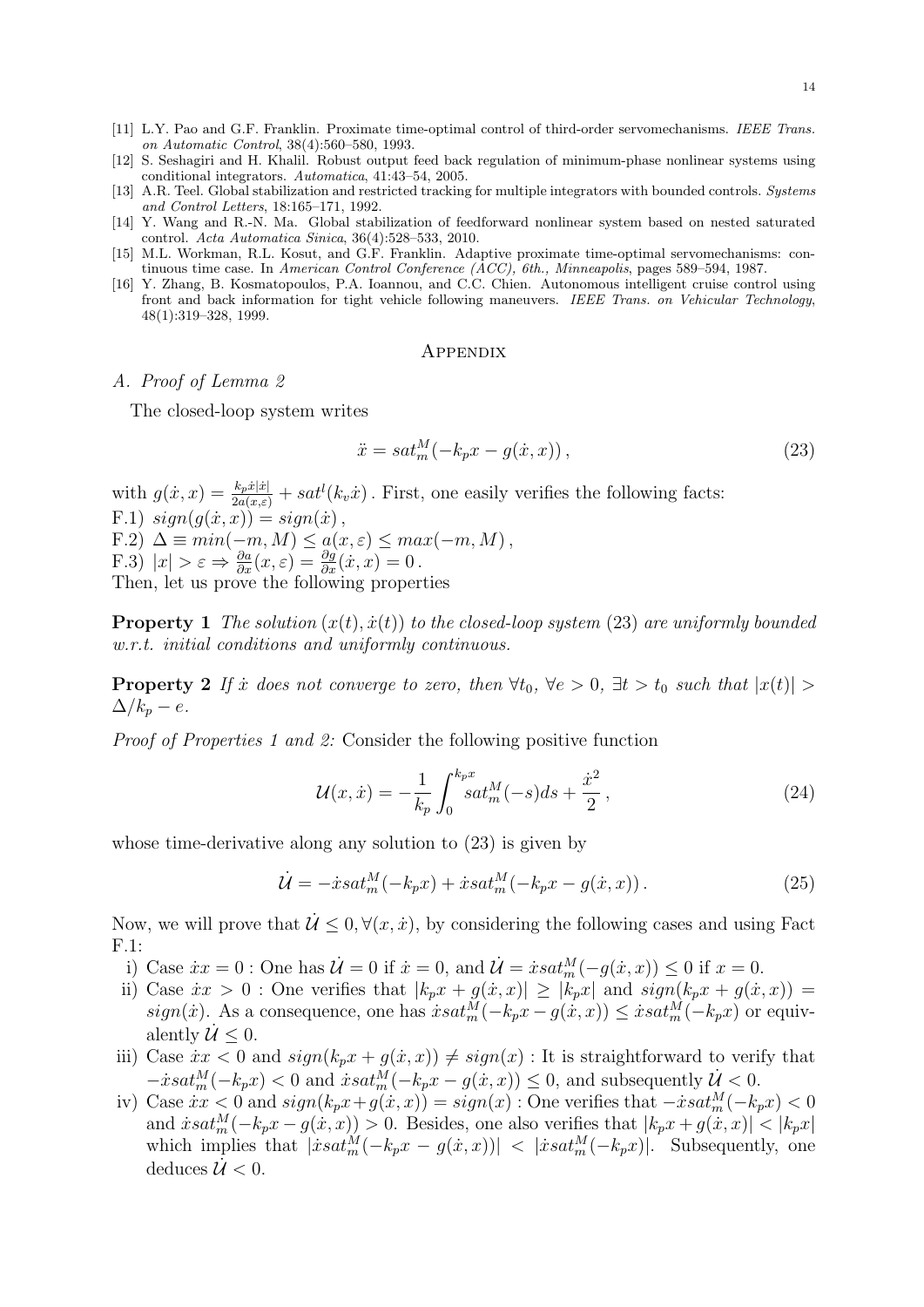The fact that  $\dot{\mathcal{U}} \leq 0$  implies that  $\mathcal{U}$  is non-increasing. Thus, *x* and *i* are uniformly bounded w.r.t. initial conditions. The boundedness of  $\dot{x}$  implies that  $x$  is uniformly continuous. It also results from the boundedness of  $x$  and  $\dot{x}$  that  $\ddot{x}$  is itself bounded, and thus that  $\dot{x}$  is uniformly continuous *(end of proof of Property 1)*.

Now, let us prove Property 2 by contradiction. Assume that there exist  $t_0 > 0$  and  $e > 0$ such that  $|x(t)| \leq \Delta/k_p - e$ ,  $\forall t \geq t_0$ . Then,  $sat_m^M(-k_px(t)) = -k_px(t)$  and  $sat_m^M(-k_px(t))$  $g(\dot{x}(t), x(t))) = -k_p x(t) - \lambda(t) g(\dot{x}(t), x(t)),$  with  $0 < (k_p e)/\sup_{t \geq 0} g(\dot{x}(t), x(t)) \leq \lambda(t) \leq$ 1,  $∀t ≥ t_0$ . Therefore,

$$
\dot{\mathcal{U}}(t) \le -\lambda(t)\dot{x}(t)g(\dot{x}(t), x(t)) \le -\lambda(t)\frac{k_p}{2max(-m, M)}|\dot{x}(t)|^3 \le 0, \forall t \ge t_0.
$$

This inequality, combined with the positivity of  $\mathcal{U}(t)$ , in turn implies that  $\mathcal{U}(t)$  and thus  $\dot{x}(t)$  converges to zero. Property 2 is a direct consequence of the resulting contradiction *(end of proof of Property 2)*.

**Property 3**  $\forall t_0, \exists t > t_0$  *such that*  $|x(t)| \leq \varepsilon$ *.* 

*Proof of Property 3:* Consider the positive function

$$
\mathcal{V}(x,\dot{x}) = \frac{1}{k_p} \int_0^{k_p x + g(\dot{x})} s a t_m^M(s) ds + \frac{\dot{x}^2}{2},
$$

and consider a solution  $(x(t), \dot{x}(t))$  to (23). Assume that  $|x(t)| > \varepsilon$  for all *t* larger than some time instant  $t_0$ . Then, in view of Fact F.3 one has  $\forall t > t_0$ 

$$
\dot{\mathcal{V}}(t) = -\frac{\partial g}{\partial \dot{x}}(\dot{x}(t), x(t)) (sat_m^M(-k_p x(t) - g(\dot{x}(t), x(t))))^2,
$$

 $\text{with} \ \frac{\partial g}{\partial \dot{x}}(\dot{x}(t), x(t)) > \ min\{k_v, \frac{k_p h}{k_v \max(-1)}\}$  $\frac{k_p l}{k_v max(-m, M)}$  *}* > 0. Therefore,  $\dot{\mathcal{V}}(t)$  is non-positive and converges to zero. This in turn implies that  $k_p x(t) + g(x(t), x(t))$  converges to zero. Then, similarly to the proof of Lemma 1 one deduces that  $x(t)$  and  $\dot{x}(t)$  also converge to zero. Property 3 is a direct consequence of the resulting contradiction *(end of proof of Property 3)*. П

Now, let us prove Lemma 2. The stability of  $(x, \dot{x}) = (0, 0)$  results from the already proven boundedness of  $U$  defined by  $(24)$  w.r.t. initial conditions. It thus remains to prove that any solution  $(x(t), \dot{x}(t))$  to (23) converges to  $(0, 0)$ . Pick any positive number *e* smaller than  $(\Delta/k_p - \varepsilon)/2$ , *i.e.*  $0 < e < (\Delta/k_p - \varepsilon)/2$ . Let us assume that *i* does not converges to zero. Then, Properties 2 and 3 ensure the existence of a sequence of time interval  $S_i \equiv [t_{i,1}, t_{i,2}],$  with  $i \in \mathbb{N}$ , such that

• 
$$
t_{i,1} < t_{i,2} < t_{i+1,1} \,,
$$

• 
$$
x(t_{i,1}) = \pm \varepsilon
$$
,

• 
$$
x(t_{i,2}) = \pm (\Delta/k_p - e),
$$

*• ∀t ∈* [*ti,*1*, ti,*2] : *|x*(*t*)*| ≤* ∆*/k<sup>p</sup> − e .*

Note that the existence of this sequence and the fact that  $\dot{x}$  is bounded also implies that  $t_{i,1}$ tends to infinity with  $i$ . It is also important to remark that if  $\dot{x}$  does not converges to zero, then any solution to (23) enters regularly (infinitely of time) the domain  $|x| \leq \Delta/k_p - e$ and remains in this domain for a strictly positive amount of time.

**Property 4** If x does not converge to zero, then  $\exists \varepsilon_v > 0$ , such that  $\forall i \in \mathbb{N}, \forall t \in [t_{i,1}, t_{i,2}]$ *one* has  $|\dot{x}(t)| \geq \varepsilon_v$ .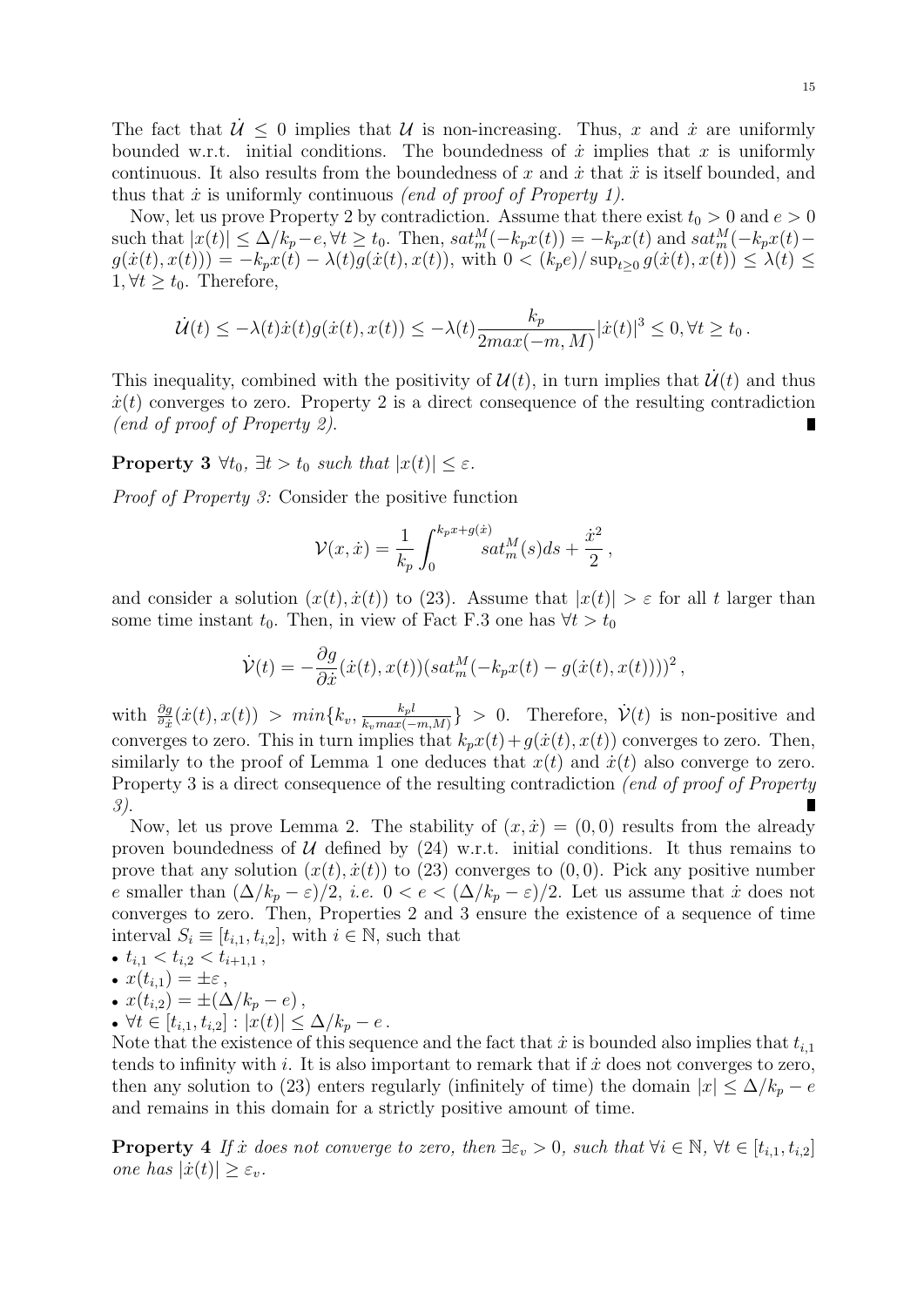*Proof of Property 4:* Assume that there exists  $i \in \mathbb{N}$  and  $t_{i,3} \in [t_{i,1}, t_{i,2}]$  such that  $|\dot{x}(t_{i,3})|$  $\varepsilon_v := \sqrt{e(2\Delta - k_p e)},$  then

$$
\mathcal{U}(t_{i,3}) = -\frac{1}{k_p} \int_0^{k_p x(t_{i,3})} s a t_m^M(-s) ds + \frac{\dot{x}(t_{i,3})^2}{2} = \frac{1}{k_p} \int_0^{k_p x(t_{i,3})} s ds + \frac{\dot{x}(t_{i,3})^2}{2}
$$
  

$$
< \frac{k_p}{2} (\frac{\Delta}{k_p} - e)^2 + \frac{e(2\Delta - k_p e)}{2} = \frac{\Delta^2}{2k_p} = -\frac{1}{k_p} \int_0^{\Delta} s a t_m^M(-s) ds.
$$

This strict inequality implies the existence of some constant  $\bar{e} > 0$  such that

$$
\mathcal{U}(t_{i,3}) \leq -\frac{1}{k_p} \int_0^{\Delta - k_p \bar{e}} s a t_m^M(-s) ds.
$$

Since  $\mathcal{U}(t)$  is non-increasing,  $\forall t \geq t_{i,3}$  one has

$$
-\frac{1}{k_p}\int_0^{k_p x(t)} sat_m^M(-s)ds \le \mathcal{U}(t) \le \mathcal{U}(t_{i,3}) \le -\frac{1}{k_p}\int_0^{\Delta - k_p \bar{e}} sat_m^M(-s)ds.
$$

Therefore,  $|x(t)| < \Delta/k_p - \bar{e}$ ,  $\forall t \geq t_{i,3}$ . The resulting contradiction with Property 2 yields Property 4 *(end of proof of Property 4)*.

Now, using Property 4, one has  $\forall t \in [t_{i,1}, t_{i,2}]$ 

$$
\dot{\mathcal{U}}(t) = -\dot{x}(t)sat_m^M(-k_px(t)) + \dot{x}(t)sat_m^M(-k_px(t) - g(\dot{x}(t), x(t)))
$$
  
=  $k_p\dot{x}(t)x(t) + \dot{x}(t)\left(-k_px(t) + sat_{m+k_px(t)}^{M+k_px(t)}(-g(\dot{x}(t), x(t)))\right)$   
=  $\dot{x}(t)sat_{m+k_px(t)}^{M+k_px(t)}(-g(\dot{x}(t), x(t))).$ 

Then, using the fact that

$$
m + k_p x(t) \le -\Delta + k_p x(t) < -k_p e < k_p e < \Delta + k_p x(t) < M + k_p x(t),
$$

one ensures that,  $\forall t \in [t_{i,1}, t_{i,2}],$ 

$$
\dot{\mathcal{U}}(t) \le -\dot{x}(t)sat^{k_p e}(g(\dot{x}(t), x(t))) \le \gamma \varepsilon_v^2, \qquad (26)
$$

for some positive constant *γ*. Moreover, each time interval  $(t_{i,2} - t_{i,1})$  is larger than some positive constant  $\delta$ , due to the boundedness of  $\dot{x}$ . Therefore, using (26) and the fact that *U* in non-increasing one deduces that

$$
\mathcal{U}(+\infty) \leq \mathcal{U}(0) - \sum_{i=0}^{+\infty} \delta \gamma \varepsilon_v^2 = -\infty,
$$

which contradicts with the fact that  $U$  is a positive function.

One deduces from this contradiction that the initial assumption according to which  $\dot{x}$ does not converge to zero is not true. Therefore,  $\dot{x}$  tends to zero. By Barbalat's lemma,  $\ddot{x}$ also tends to zero, since  $\dot{x}$  is uniformly continuous. Finally, in view of  $(23)$  the convergence of  $\dot{x}$  and  $\ddot{x}$  to zero is possible only if  $x$  tends to zero.